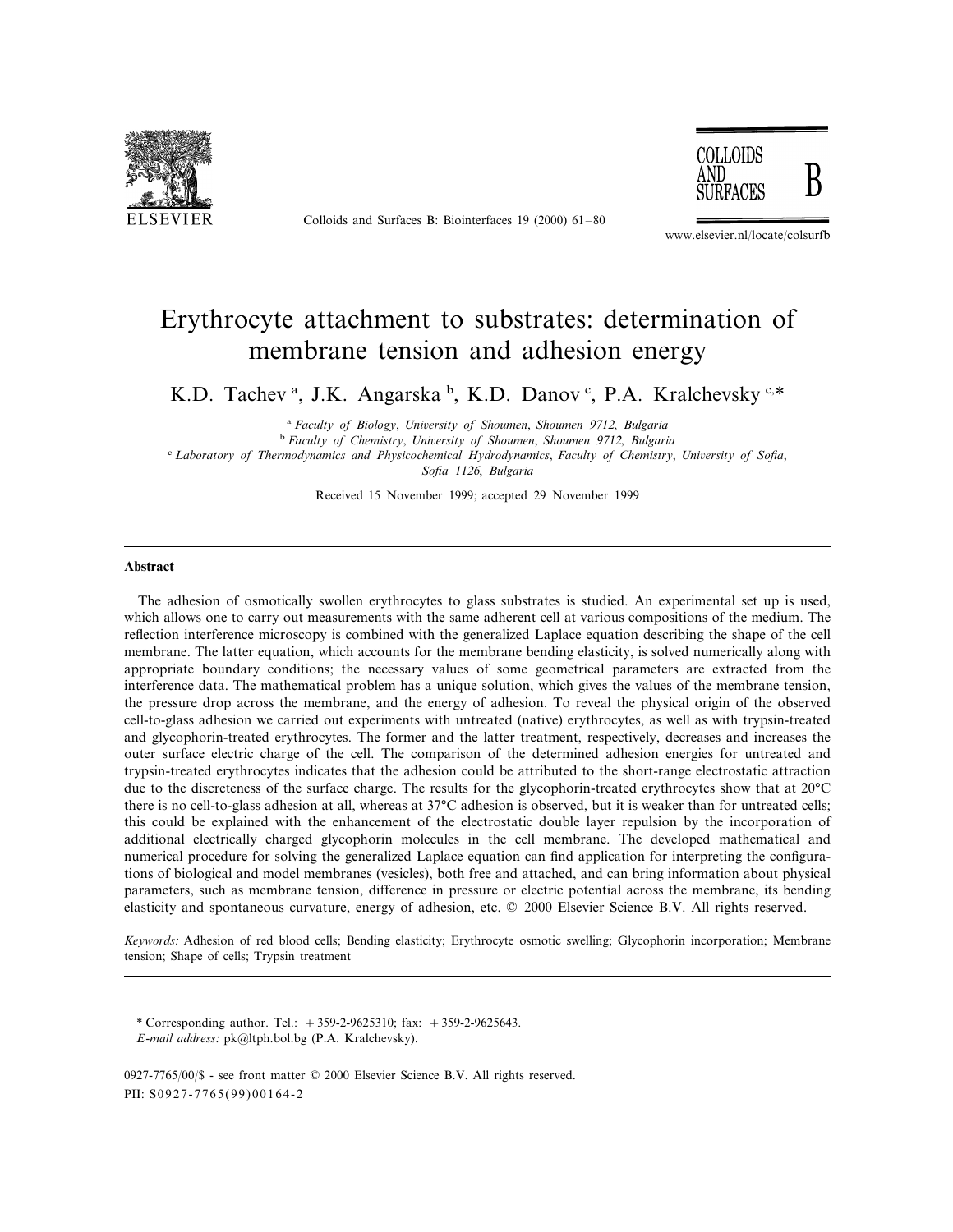# 1. Introduction

The circulation of the blood in vessels is accompanied with cell–cell and cell–wall collisions, which could lead to adhesion. The blood cell adhesion is influenced by various surface forces: electrostatic, hydration, steric, van der Waals and specific chemical bonding [1]; a number of theoretical models has been developed [2–4]. Their applicability depends on the stage of adhesion [2,5], the shape of the cell and the properties of the cell membrane (including glycocalyx) [3,6], the nature of the substrate [7,8]. Precise experimental methods have been applied to study the cell adhesion — reflection interference microscopy [5,8– 11], double-view microscopy [12], electronic microscopy [13] and total internal reflection microscopy  $[14–16]$ .

It has been established that the treatment of leaving erythrocytes with the enzyme trypsin (which decreases the surface charge of the cells) and the variation of the ionic strength of the medium influences the adhesion ability of erythrocytes [17,18]. To quantify the adhesion, the centrifugal force required for detachment of the trypsin treated cells from the glass substrate has been measured [17]. The results show that the increase of the ionic strength makes the detachment easier, but it is not clear whether the adhesive energy per unit area actually decreases, or the



Fig. 1. Sketch of a swollen erythrocyte attached to a glass substrate;  $h_f$  is the thickness of the adhesion film,  $r_f$  is its radius,  $\theta_h$  is contact angle,  $\sigma_f$  and  $\sigma$  are the tensions of the adherent and non-adherent portions of the cell membrane.

area of the adhesion film shrinks, or both of them take place.

The colloid chemistry provides an alternative approach to determine the adhesion energy. As shown by Derjaguin [19] and Princen and Mason [20], the contact angle at the periphery of a liquid film is determined by the interaction between its surfaces. Hence, the adhesion energy can be determined by measuring the contact angle, say with the help of the reflection interference microscopy. As an illustration, Fig. 1 shows schematically the adhesion film between a cell and a substrate. The membrane tension of the cell in the zone of the adhesive film,  $\sigma_f$ , is somewhat smaller than the membrane tension of the free cell membrane,  $\sigma$ , because of the interaction across the adhesion film [21]:

$$
\sigma_{\rm f} = \sigma - w_{\rm a} \tag{1}
$$

Here  $w_a$  is the work (energy) of adhesion per unit area of the film. Force balance considerations (Fig. 1) yield a counterpart of the Young equation for a thin film [21]:

$$
\sigma_{\rm f} = \sigma \cos \theta_h \tag{2}
$$

where  $\theta_h$  is the contact angle of the film with thickness  $h$ . Combining Eqs. (1) and (2) one obtains

$$
w_a = \sigma (1 - \cos \theta_h) \tag{3}
$$

which is a form of the Dupré equation. Eq.  $(3)$ allows one to calculate the adhesion energy,  $w_a$ , if the values of the membrane tension,  $\sigma$ , and the contact angle,  $\theta_h$ , are known.

In a previous study [5] we applied an interferometric method to study the adhesion of live osmotically swollen erythrocytes to glass substrates. It was established that the variation of the total solution osmolarity at constant ionic strength did not affect the film thickness, but did change the contact angle. Two major difficulties were encountered in [5]: (i) because of the differences between the individual studied erythrocytes (in size, age, membrane tension, etc.), it was not possible to distinguish whether the observed variation of  $\theta_h$  is really due to the variation of solution osmolarity, or it is essentially affected by the individual properties of the various cells used in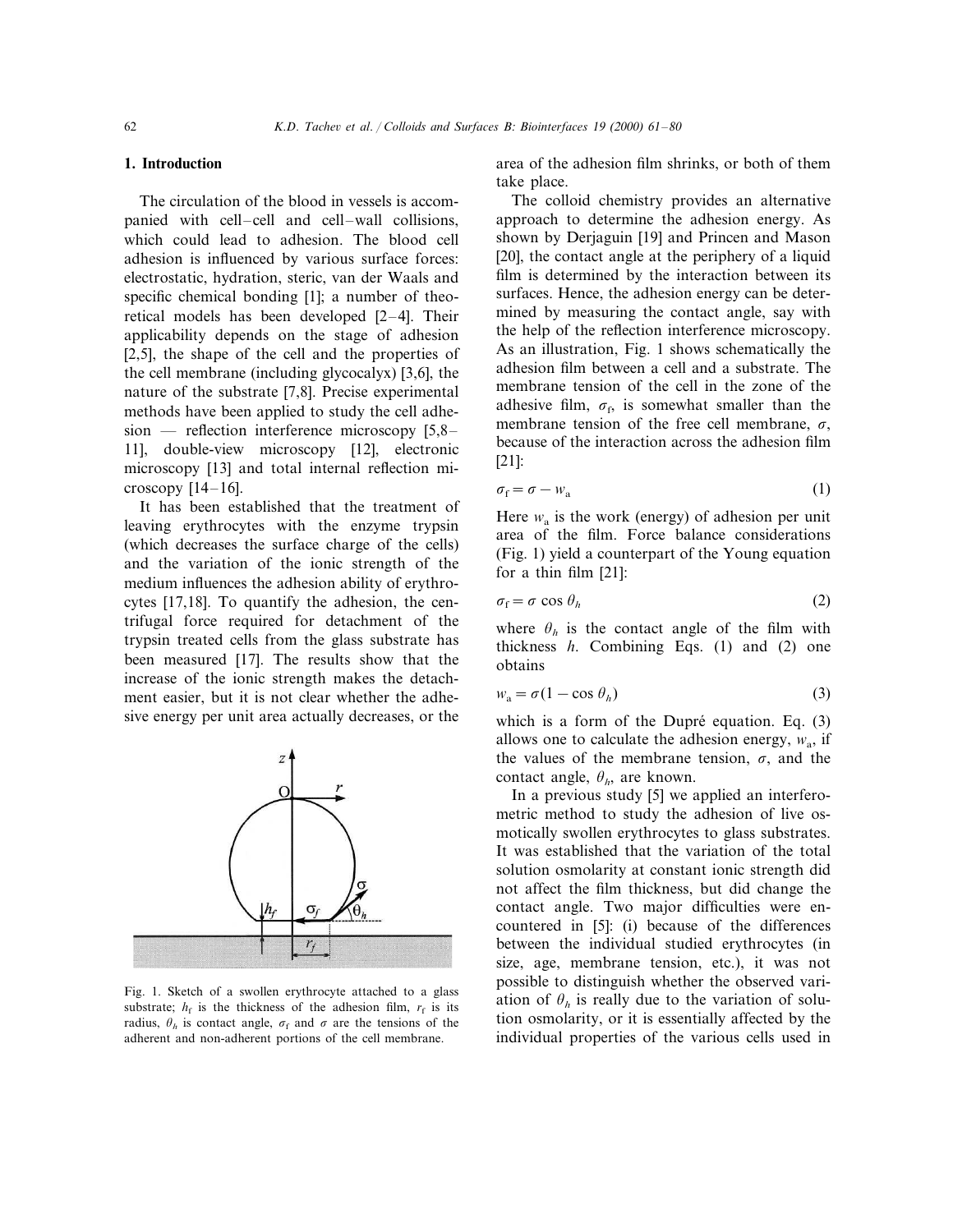the separate adhesion experiments, and (ii) the interferometric method gave the values of  $\theta_h$ , but the membrane tension  $\sigma$ , which increases with the swelling of the erythrocyte, was not known; for that reason  $w_a$  was not calculated.

In the present work we overcome these two difficulties in the following way: (i) we carry out experiments at a single cell level in an experimental chamber, which enables one to make measurements with the same cell at different osmolarities of the solution, and (ii) a theoretical model is applied, which allows to determine the membrane tension  $\sigma$  from the interference data for various osmolarities. Thus we can quantify  $w_a$  and the pressure difference  $\Delta P$  across the cell membrane.

The experimental technique, combined with the theoretical model, is applied to investigate the adhesion to glass substrates of (a) native erythrocytes, (b) erythrocytes treated with the enzyme trypsin, and (c) erythrocytes treated with glycophorin.

The paper is structured as follows: Section 2 describes the preparation of the erythrocyte suspensions, the used experimental chamber, the microscopic and interferometric measurements; Section 3 outlines the procedures of data processing by solving the generalized Laplace equation and determining the membrane tension and adhesion energy; Section 4 presents numerical results and discussion; Appendix A gives details about the used solutions; Appendix B describes the procedures for treatment of erythrocytes with glycophorin; and finally, Appendix C presents the mathematical and numerical procedures for solving the generalized Laplace equation.

## 2. Experiments on erythrocyte adhesion

# <sup>2</sup>.1. Preparation of the erythrocyte suspensions

The composition of the solutions applied in our experiments (such as the isotonic and hypotonic Tris-buffer, trypsin solution, etc.) are described in Appendix A. Human erythrocytes from blood groups 'A' and 'O', factor  $Rh(+)$ , were used. They were isolated from venous blood samples stabilized with heparin (product of Spofa, Prague) by centrifugation at  $1000 \times g$  for 20 min and triple washing with isotonic Tris-buffer solution, applying a procedure described in [5]. After the last centrifugation the buffer was removed by aspiration and the erythrocytes remained at the bottom of the test tube. Next, to prepare a stock suspension, isotonic Tris-buffer solution was added in such amount that the erythrocyte volume fraction was  $\approx 50\%$ . The stock suspension thus obtained was stored at 4°C and used within  $2-3$  days.

In our interferometric experiments (see below) we investigated erythrocytes whose shape is close to spherical. Such shape was achieved by re-suspending the erythrocytes in hypotonic Tris-buffer solution with osmolarity higher than the critical one (that corresponding to cell lysis). At osmolarity lower than the physiological one the osmotic effect causes an increase in the erythrocyte volume at almost constant area of the cell membrane. This corresponds to a transformation of the erythrocyte shape from biconcave disk to sphere. Further decrease of the osmolarity leads to an additional swelling of the cell and to increase of the membrane area and tension.

It is worthwhile noting that two regimes of membrane expansion have been identified [22,23]: (i) for small values of the relative dilatation,  $\alpha$ ,  $(\alpha \equiv \Delta A/A, A$  is the membrane area,  $\Delta A$  is the increment of  $A$ ) an apparent stretching of the membrane takes place, which consists in a flattening of thermally-excited undulations; in this regime ln  $\sigma \propto \alpha$ , and (ii) for larger values of  $\alpha$  a direct elastic stretch of the molecular surface area happens; in this regime  $\sigma \propto \alpha$ . The erythrocyte membrane cannot resist a direct elastic stretch  $>2-4\%$  [24].

At osmolarity of 131 mOsm, determined as a critical one, a cell lysis occurs [25]. In fact, the occurrence of lysis depends on the cell age, the individual properties of the membrane, the temperature and the electrolyte concentration. For the erythrocytes used in the present study at concentration of NaCl  $4.5 \times 10^{-2}$  M, at temperature 20°C, it has been found that the critical osmolarity is 135 mOsm. We investigated erythrocytes of various extent of swelling, which is obtained by varying the osmolarity of the medium (hypotonic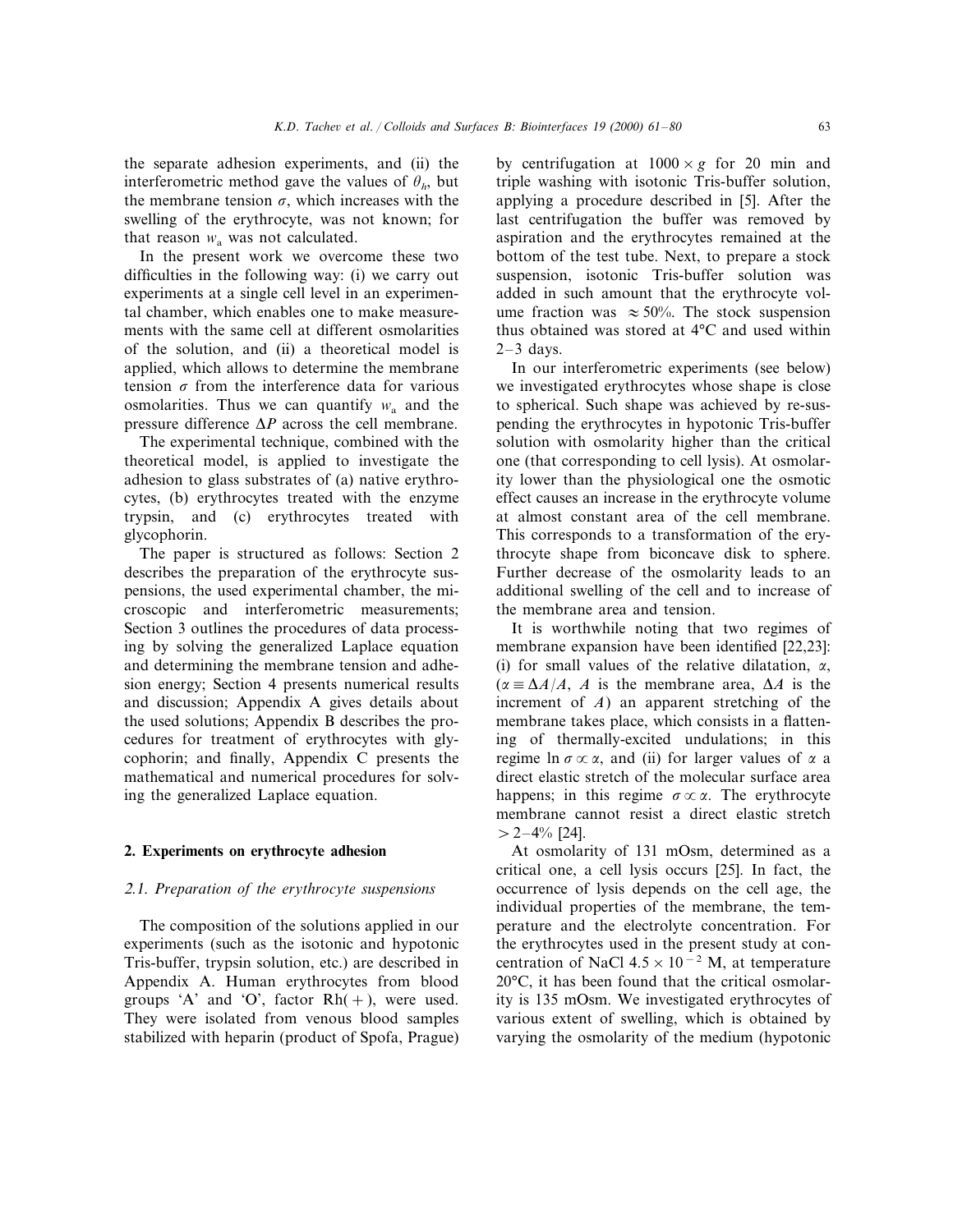

Fig. 2. Drawing of the used horizontal rectangular chamber of volume 0.72 cm<sup>3</sup> for investigation of cell adhesion. The lower part is a frame with a  $24 \times 60$  mm cover glass to which the erythrocytes adhere; the upper part has a circular cover glass with a diameter of 18 mm. The aqueous medium inside the chamber can be exchanged by injection of a new solution.

Tris-buffer solution +  $4.5 \times 10^{-2}$  M NaCl) from 156 down to 143 mOsm by addition of sucrose. The degree of swelling (as well as the membrane area and tension) increases with the decrease of osmolarity.

## <sup>2</sup>.2. The experimental chamber

Fig. 2 presents the rectangular horizontal chamber used by us, which is similar to the standard perfusion chambers. It consists of two parts. The lower one is a frame containing a cover glass  $(24 \times 60 \text{ mm})$  to which the erythrocytes adhere. In the upper part of the chamber a circular cover glass with a diameter of 18 mm is mounted. Both cover glass plates are products of Fisher Scientific. Parafilm flame gaskets were used to tight the two parts of the chamber and the glass plates. This small chamber of volume 0.72 cm<sup>3</sup> enables one to easily exchange the medium around the cells attached to the glass substrate and to investigate at a single cell level how the erythrocyte adhesion depends on the properties of the surrounding medium.

In our experiments an erythrocyte suspension of a given osmolarity (from 143 up to 153 mOsm) were supplied to the experimental chamber by means of an infusion pump with a rate of 90 ml/h. Next, the chamber was kept quiescent for 2 h. During that period erythrocytes sedimented at the bottom of the chamber and some of them did adhere at the rectangular glass substrate. Further, the chamber was turned with the upper side down and was kept in this position for another couple of hours to allow the non-adhered erythrocytes to detach from the substrate. Then the suspension was gradually replaced by infusion of buffer solution at a rate of 20 ml/h.

In the experiments examining the effect of osmolarity the interior of the chamber with the adherent erythrocytes was exchanged with other hypotonic buffer solution. The erythrocytes in the chamber were adherent to the glass substrate, so one could vary the osmolarity by gently ejecting the previous medium and simultaneously injecting solution with another desired osmolarity. Finally, the chamber was restored in its initial position and was carefully placed in a thermostat jacket on the microscope stage.

# <sup>2</sup>.3. Microscopic and interferometric measurements

The erythrocytes adhered to the glass plate were observed from below in reflected monochromatic light (wavelength  $\tilde{\lambda} = 551$  nm). Metalographic microscope 'Epitip 2' (Carl Zeiss, Jena) was used. Under these conditions Newton interference rings appear in the zone of contact of the cell with the substrate (Fig. 3). The interference pattern brings information about the shape of the cell membrane, which is analyzed below. We recorded the interference pattern by means of a video camera (Kyocera K10-HI70, Japan). Separate video-frames were stored in a computer by a frame grabber (Micro-Computer Products AG) and then they were processed by means of an image-analysis program (Mocha 1.2, Jandel Scientific). Thus the radii of the Newton interference rings were determined.

Some cells showed interference fringes, which deviated from the circular shape. We processed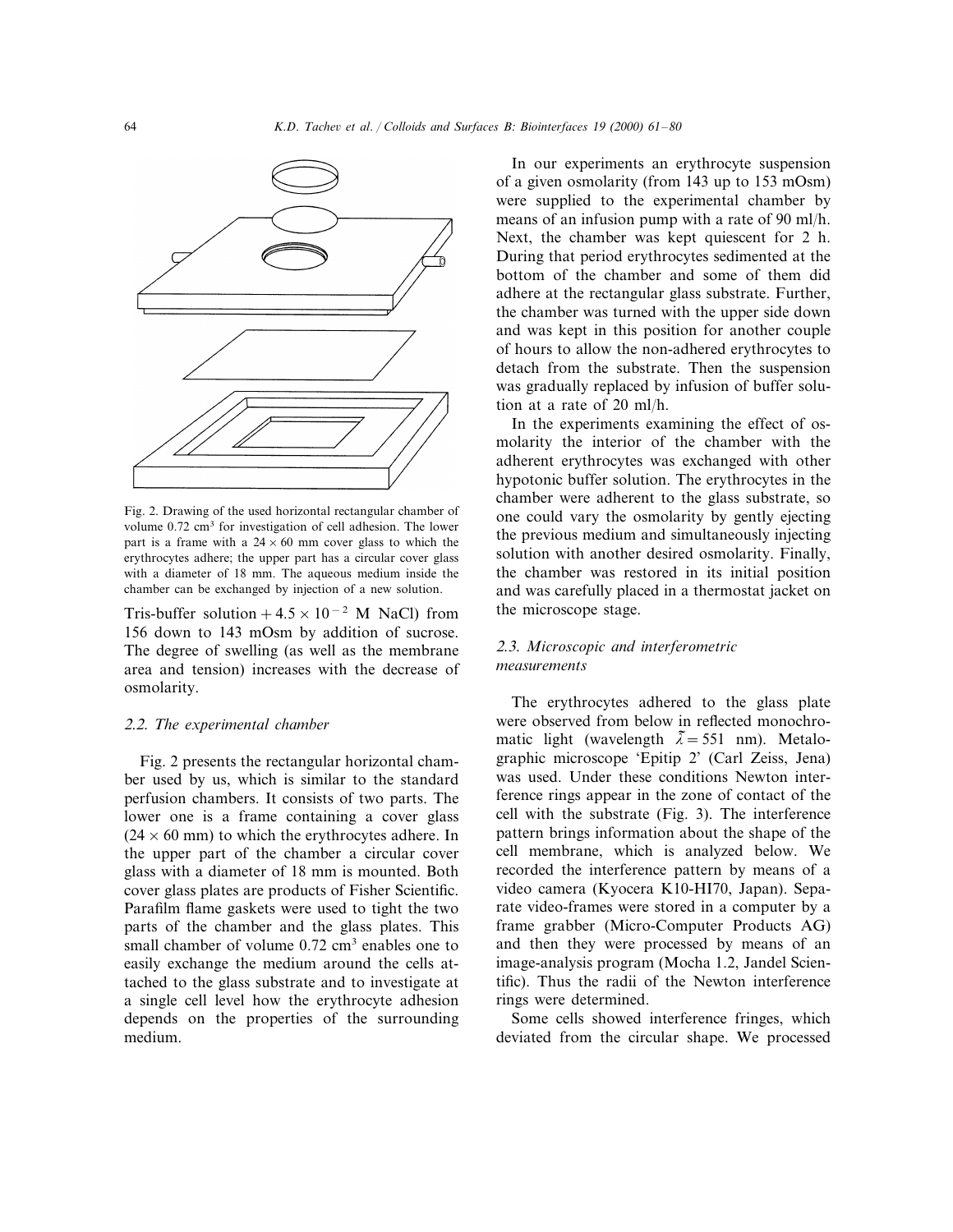only the interference pattern of cells, which exhibit circular fringes. The diameters of the rings of maximum and minimum intensity have been determined in independent measurements along four different radial directions, and then the average value of each diameter was taken.

As an example, Fig. 3(A) shows a photograph of the interference patterns in the zone of contact between untreated (native) erythrocytes and the glass substrate. The medium is hypotonic Trisbuffer solution of osmolarity 151 mOsm. The dark circular spot in the middle is the area of the adhesive film. The image analysis allows us to distinguish whether there is, or is not, a real adhesive film (Fig. 1). The latter appears as a spot of, respectively, uniform or nonuniform darkness (brightness) at the center of the interference pattern. The cells in Fig. 3(A) have formed a real adhesive film. The film diameter,  $2r_f=1.6\pm0.2$ mm, is measured from the photograph for the cell pointed by an arrow.

Fig. 3(B) shows a photograph of the interference patterns from attached trypsin-treated erythrocytes (see Section 4.2 for details). The diameter of the adhesive film (the dark spot in the middle) of the arrow-pointed cell is  $2r_f=1.4\pm0.2$  $\mu$ m.

Fig. 3(C) shows a photograph of the interference patterns from adherent glycophorin-treated erythrocytes (see Appendix B about their preparation). Note that in this case the scale is different from Fig. 3(A, B). The spot in the middle of the interference pattern of glycophorin-treated cells is

bright in contrast to those in Fig. 3(A, B), which implies that the thickness of the adhesive film is greater. The measured diameter of the adhesive film for the cell pointed by an arrow is  $2r_f=1.0\pm$  $0.2 \mu m$ . The fact that the thickness is greater and  $r_f$  is smaller for the glycophorin-treated erythrocytes can be attributed to the larger electrostatic repulsion between the cell and the substrate, enhanced by the additionally incorporated charged glycophorin molecules. More experimental data are given in Section 4 below.

## 3. Data processing; determining the cell shape

## $3.1.$  Mean membrane curvature in the fringe zone

To obtain information about the erythrocyte shape from the interference pattern, we first determine the mean curvature of the membrane in the zone, in which the interference rings are observed. In fact, each curved surface can be locally approximated with a sphere. The radius,  $R$ , of this sphere characterizes the local mean curvature of the surface [26]. To determine  $R$  in the zone of the fringes, we apply a theoretical approach from our previous paper [5].

The interference rings of maximum intensity are loci of points, for which the thickness,  $H_k$ , of the gap between the cell membrane and the glass substrate (Fig. 4) satisfy the condition

$$
H_k = k \frac{\tilde{\lambda}}{4n}, \qquad k = 1, 2, 3, \dots \tag{4}
$$



Fig. 3. Photographs of the interference pattern in the zone of contact between cells and a glass substrate. (A) Untreated erythrocytes; the medium is hypotonic solution of osmolarity 151 mOsm at 20°C. (B) Trypsin-treated erythrocytes at the same osmolarity and temperature. (C) Glycophorin-treated erythrocytes at osmolarity 153 mOsm at 37°C.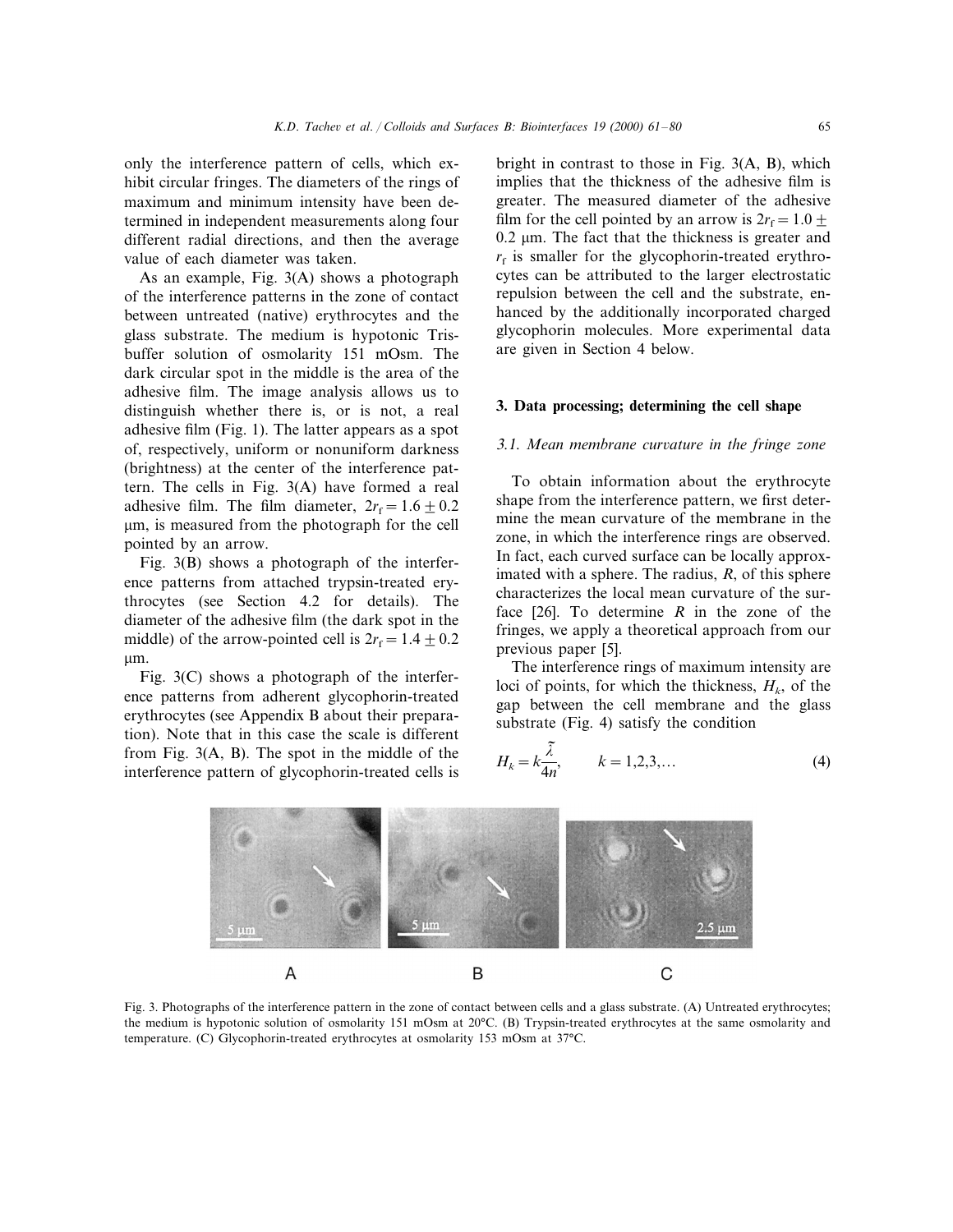

Fig. 4. Sketch of the zone of attachment of a swollen erythrocyte to a glass substrate;  $\theta_h$  is the contact angle,  $H_k$  and  $r_k$  are running coordinates in the zone of the interference fringes;  $R$ is the local curvature radius in this zone;  $h_f$  and  $r_f$  denote the thickness and the radius of the adhesion film.

Here  $\lambda$  is the wavelength of light, n is the refractive index of the aqueous medium,  $k$  is odd for the bright fringes and even for the dark ones. In fact  $H_k$  represents the local distance between the lipid bilayer of the cell membrane and the glass surface. In other words, in this treatment the outer glycocalyx of the erythrocyte belongs to the aqueous gap (film) between the cell and the glass surface. We fitted the data about the interference rings with the equation of a sphere with radius  $R$ . The radius  $r_k$  of the kth interference ring is assumed to obey the equation

$$
(R - ho - Hk)2 + rk2 = R2
$$
 (5)

Here  $h_0$  is a geometrical parameter representing the distance between the apex of the extrapolated sphere and the glass surface (Fig. 4); R and  $h_0$  are to be determined from the best fit of the data (Fig. 5). Eq. (5) can be transformed to read

$$
H_k^2 + r_k^2 = 2(R - h_0)H_k + (2R - h_0)h_0
$$
 (6)

As already mentioned, the values of  $H_k$  and  $r_k$  are obtained experimentally from the interference pattern. Then in view of Eq. (6) R and  $h_0$  can be determined from the slope and intercept of the plot of  $H_k^2 + r_k^2$  versus  $H_k$  [5].

As an illustration, Fig. 5 shows plots of experimental data for  $H_k^2 + r_k^2$  versus  $H_k$  obtained with a native erythrocyte for three different values of the osmolarity; the straight lines are the best fits drawn in accordance with Eq. (6). From the slope and the intercept one calculates  $R = 3.9, 3.4, 2.9$  $(\pm 0.15)$  µm and  $h<sub>o</sub> = 11.2, 17.8, 47.8$  nm, respectively, for osmolarities 143, 153 and 156 mOsm. Hence, it turns out that the local mean curvature radius, R, decreases with the rise of osmolarity. Moreover, the positive values of  $h_0$  confirm that there is really a flat adhesion film in the zone of contact (if  $h_0$  were negative, this would mean that the extrapolated membrane surface does not intersect the surface of the substrate, i.e. film is not formed; Fig. 4).



Fig. 5. Plots of  $H_k^2 + r_k^2$  vs.  $H_k$  for the same native erythrocyte at three values of the solution osmolarity. The straight lines are drawn in accordance with Eq. (6).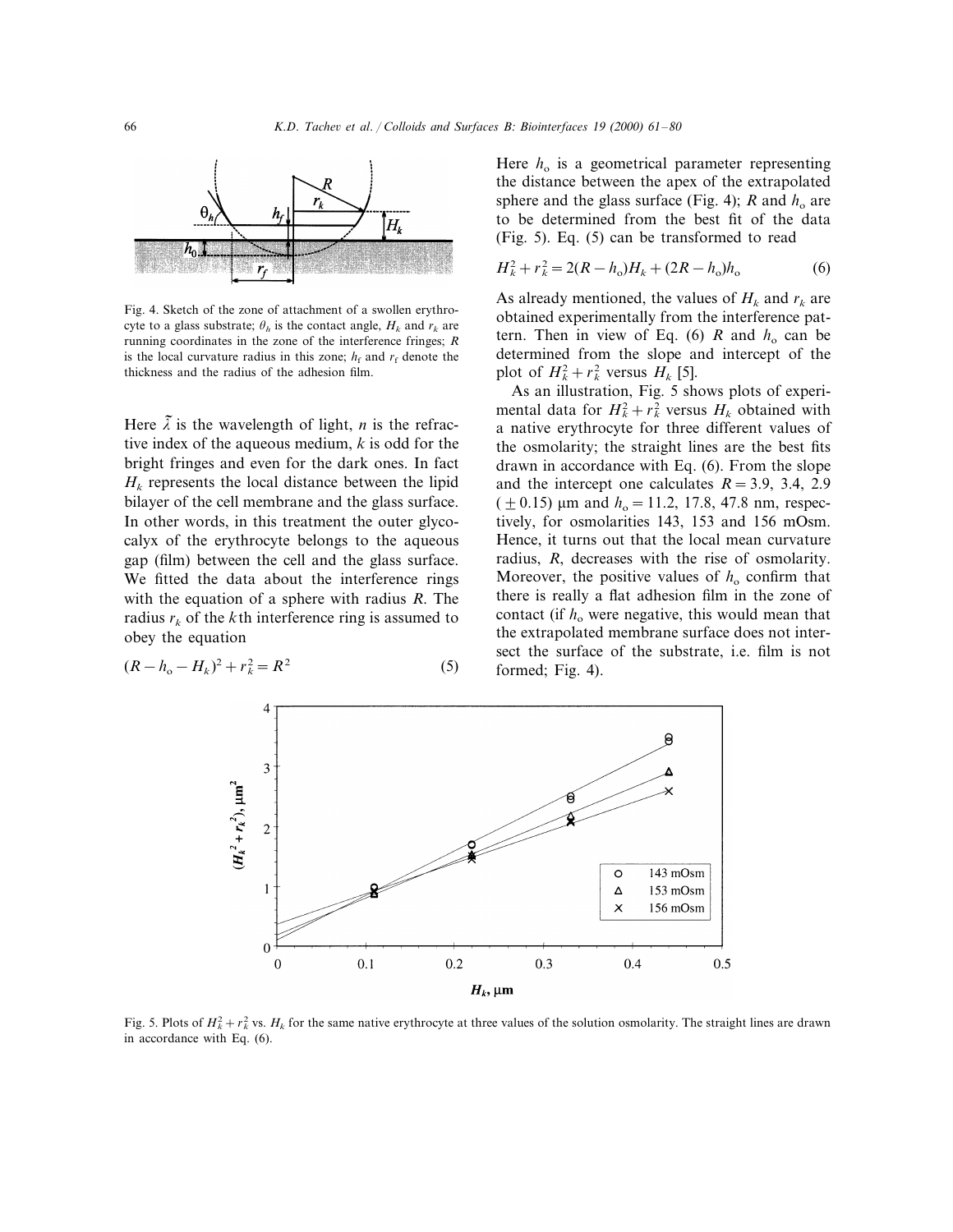In principle, knowing  $R$ ,  $h_0$ , and the film radius  $r_f$ , from Eq. (5) one can estimate the film thickness  $h_f$  (Fig. 4). Unfortunately, a relatively small experimental error in the value of  $r_f$  leads to a large error in the calculated  $h_f$ . For that reason we do not use this approach to calculate  $h_f$ . On the other hand, the measured film radius  $r_f$  allows one to calculate the contact angle  $\theta_h$ :

$$
\sin \theta_h = \frac{r_\text{f}}{R} \tag{7}
$$

The good agreement between the interferometric data and the straight lines drawn in accordance with Eq. (6) in Fig. 5 means that in the relatively narrow zone of the interference fringes the membrane shape can be locally approximated with a sphere. However, the shape of the erythrocyte as a whole can exhibit some deviation from sphere. The shape of the cell membrane is described by the generalized Laplace equation, which in this case (axisymmetric shape) is a fourth-order ordinary differential equation (Section 3.2). We will utilize the value of  $R$ , determined as explained above, in one of the boundary conditions necessary for solving this equation.

## 3.2. Differential equation describing the cell shape

To calculate the adhesion energy,  $w_a = \sigma(1 - \sigma)$  $\cos \theta_h$ ), see Eq. (3), we need to determine not only the contact angle,  $\theta_h$ , but also the membrane tension,  $\sigma$ . As demonstrated below, the value of  $\sigma$ for a given state of a cell can be found with the help of the generalized Laplace equation.

The shape of biological and model membranes is usually determined by minimization of an appropriate expression for the free energy of the system [24,27–34]. For example, the elastic energy of tension-free membranes is given by the energy of bending [27]

$$
W_{\rm B} = \int [\frac{1}{2}k_{\rm c}(c_1 + c_2 - c_0)^2 + \bar{k}_{\rm c}c_1c_2]dA \tag{8}
$$

In Eq. (8) the integration is carried out over the surface of the membrane;  $c_1$  and  $c_2$  are the two principal curvatures of the membrane which vary from point to point;  $c_0$ ,  $k_c$  and  $\bar{k}_c$  are constant parameters of the mechanical model termed, respectively, spontaneous curvature, bending and Gaussian curvature elasticity. Other mechanical models of erythrocyte membranes involve other parameters such as stretching and shearing elasticity [24,30].

A potentially powerful approach is based on a differential equation describing the shape of membranes, which represents a generalization of the Laplace equation of capillarity [35–39]. In general, it is a complicated partial differential equation, but for axisymmetric shapes (like our adherent cells) it reduces to a set of two ordinary differential equations [38]:

$$
\sigma \left( \frac{d \sin \theta}{dr} + \frac{\sin \theta}{r} \right) + \eta \left( \frac{d \sin \theta}{dr} - \frac{\sin \theta}{r} \right)
$$
  
=  $\Delta P + \frac{k_c}{r} \cos \theta \frac{d}{dr} \left\{ r \cos \theta \frac{d}{dr} \left[ \frac{1}{r} \frac{d}{dr} (r \sin \theta) \right] \right\}$  (9)

$$
\frac{\mathrm{d}z}{\mathrm{d}r} = \tan \theta \tag{10}
$$

where  $\theta$  is the running slope angle. Eqs. (9) and (10) determine the generatrix of the membrane profile in a parametric form:  $r = r(\theta)$ ,  $z = z(\theta)$ , where  $r$  and  $z$  are the common cylindrical coordinates (Fig. 1). In the generalized Laplace equation, Eq. (9),  $\eta$  is the shearing tension and  $\Delta P$  is the pressure difference across the membrane. For  $\eta=0$  and  $k_c=0$  Eq. (9) reduces to the common Laplace equation of capillarity, which describes the various shapes of fluid interfaces [40]. The approach based on Eq. (9) is equivalent to the approach based on the expression for the free energy, insofar as the generalized Laplace equation is derived by minimization of the free energy, see, e.g. [39].

The form of Eq. (9) calls for discussion. The expression for  $W_{\text{B}}$ , Eq. (8), which is involved in the derivation of Eq. (9), contains the parameters spontaneous curvature,  $c_0$ , and Gaussian elasticity,  $\bar{k_c}$ , while the latter two parameters are missing in Eq. (9). It has been rigorously proven that  $c_0$ and  $k<sub>c</sub>$  must not enter the generalized Laplace equation [38]; on the other hand,  $c_0$  and  $\overline{k_c}$  can enter the solution through the boundary conditions [39]. For example, Deuling and Helfrich [29] described the myelin forms of an erythrocyte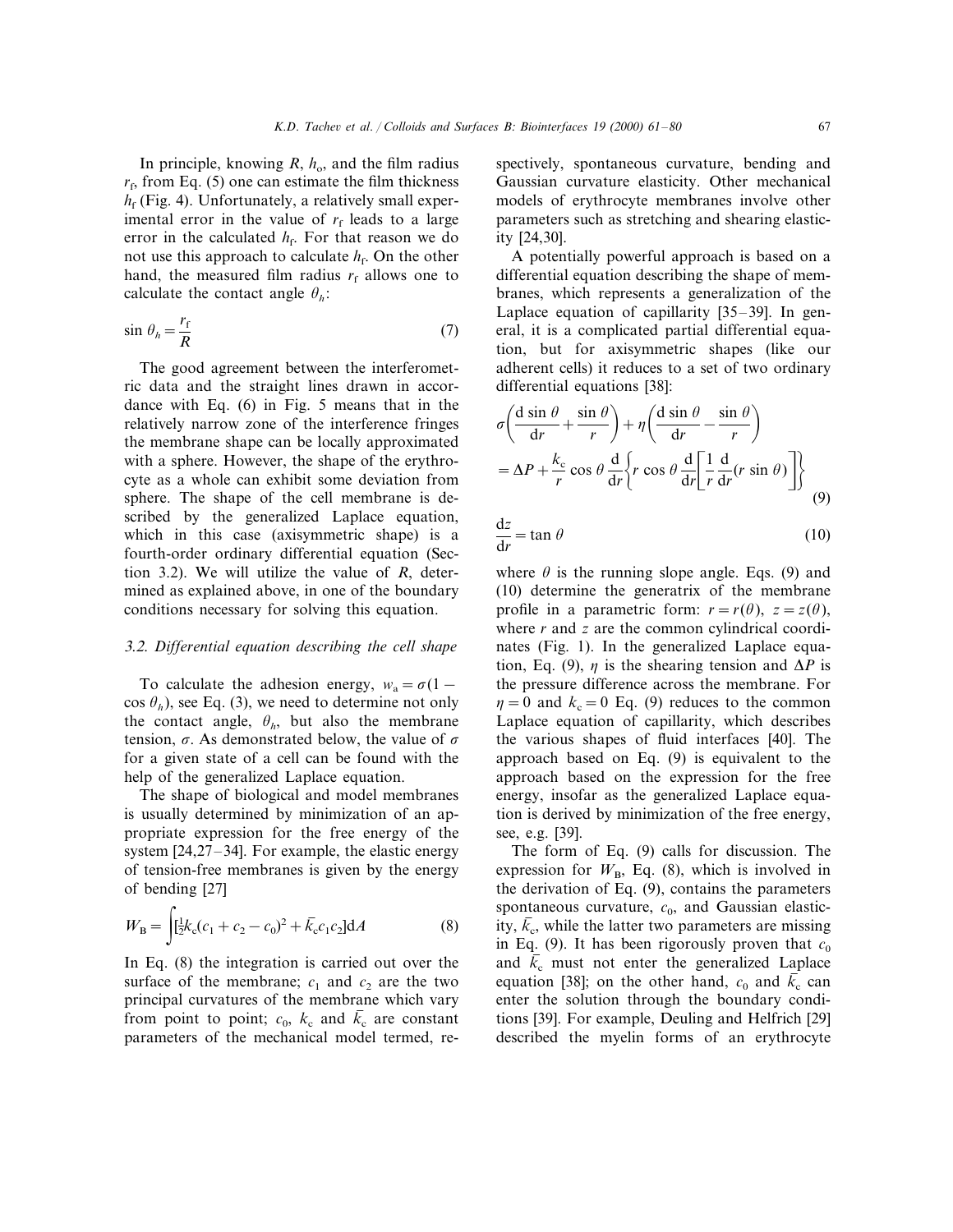membrane assuming tension-free state of the membrane, that is  $\sigma=\eta=0$  and  $\Delta P=0$ ; then they calculated the shape of the membrane as a solution of the equation

$$
\frac{1}{r}\frac{d}{dr}(r\sin\theta) = c_0 = \text{constant} \tag{11}
$$

It is obvious that for  $\sigma = \eta = 0$  and  $\Delta P = 0$  every solution of Eq. (11) satisfies Eq. (9), and that  $c_0$ appears as a constant of integration.

Coming back to the swollen adherent erythrocytes, we should note that in our case we must not set  $\sigma=0$  and  $\Delta P=0$ , since the membrane is expected to have some tension, even a very low one. On the other hand, to simplify our treatment we will set  $\eta=0$  in Eq. (9), i.e. we will neglect the effect of the shearing tension. Setting  $n=0$  means that the stresses in the membrane are assumed to be tangentially isotropic, that is the membrane behaves as a two-dimensional fluid. In fact, there are some experimental indications that  $\eta \ll \sigma$ [24,41]. Thus we will seek the membrane profile as a solution of the equation

$$
\sigma \left( \frac{d \sin \theta}{dr} + \frac{\sin \theta}{r} \right)
$$
  
=  $\Delta P + \frac{k_c}{r} \cos \theta \frac{d}{dr} \left\{ r \cos \theta \frac{d}{dr} \left[ \frac{1}{r} \frac{d}{dr} (r \sin \theta) \right] \right\}$  (12)

To find the solution of Eq. (12), along with Eq. (10), one needs four boundary conditions. Moreover, Eq. (12) contains two material parameters:  $k_c/\sigma$  and  $\Delta P/\sigma$ . The six unknown parameters  $(four$  integration constants + two material parameters) can be determined from the following six conditions: (i–ii)  $z=0$  and  $\theta=0$  at  $r=0$ , i.e. at the apex of the membrane (the point where the membrane intersects the  $z$ -axis, point O in Fig. 1); (iii) the membrane curvature varies smoothly in a vicinity of the membrane apex; (iv)  $\theta = \theta_h$  for  $r = r_f$  (Fig. 1); (v) the total area of the membrane,  $A<sub>T</sub>$ , is known (see Section 4 for details); and (vi)  $\Delta P$  is determined from the experimental value of R (Section 3.1) and the common Laplace equation:

$$
\Delta P = 2\sigma/R \tag{13}
$$

The usage of Eq. (13) is justified because in the zone of the interference fringes the membrane profile can be approximated well by a sphere of radius  $R$  (see Fig. 5 and Section 3.1).

Alternatively, instead of using the condition (vi) and the procedure from Section 3.1, one can directly fit the interference data with Eq. (12). Such an approach leads to a numerical minimization procedure with three variable parameters (cf. Eq. (33) below), which are to be determined from the best fit. We preferred to obtain, in advance, (Section 3.1) the value of one of the three parameters (viz.  $R$ ) and thus to facilitate the minimization procedure.

We integrated numerically Eq. (12), along with Eq. (10), determining the six unknown parameters from the conditions  $(i)$ – $(vi)$ . The mathematical and numerical procedure, which is not trivial, is described in detail in Appendix C. From the viewpoint of our specific task it is important that the described procedure gives the value of the material parameter

$$
\lambda \equiv \sigma / k_{\rm c} \tag{14}
$$

With the value of  $\lambda$  thus obtained, and with  $k_c=1.8\times10^{-19}$  J [42], we calculate the membrane tension  $\sigma$  from Eq. (14) and the adhesion energy per unit area from the expression

$$
w_a = \lambda k_c (1 - \cos \theta_h) \tag{15}
$$

cf. Eq. (3). Finally, the total adhesion energy of the cell is computed:

$$
W_{\rm a} = \pi r_{\rm f}^2 w_{\rm a} \tag{16}
$$

In this way the goal of our study is, in principle, achieved. The results are reported in the next section.

It should be noted that the predictions of Eq. (12), concerning the possible shapes of a free (non-adherent) closed membrane, characterized with tension  $\sigma$  and bending elasticity  $k_c$ , are not examined. Our preliminary numerical calculations, based on the procedure from Appendix C, show that Eq. (12) predicts a transition in the shape of the membrane from a 'spherocyte' to a biconcave 'discocyte' with the increase of osmolarity; the latter is characterized by the pressure difference  $\Delta P$ . In other words, it turns out that a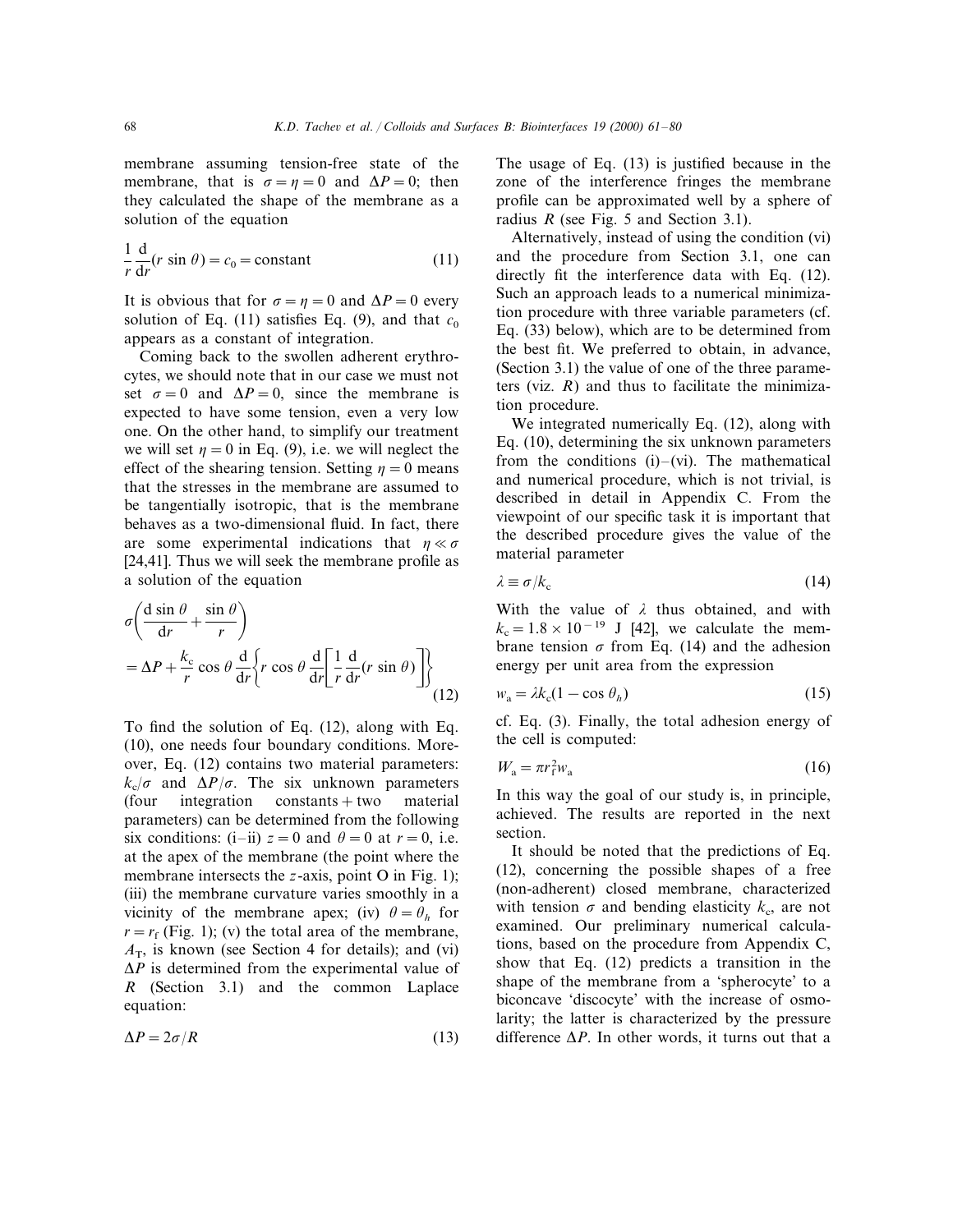

Fig. 6. Shape of a closed membrane calculated by means of Eq. (12) for  $k_c=1.8\times10^{-19}$  J and for fixed membrane area  $A_T = 188 \text{ }\mu\text{m}^2$ . (a) spherocyte; (b) discocyte corresponding to  $\sigma = 1.8 \times 10^{-4}$  mN/m and  $\Delta P = 0.036$  Pa; (c) discocyte corresponding to  $\sigma = 3.6 \times 10^{-4}$  mN/m and  $\Delta P = 0.072$  Pa.

membrane with non-zero bending elasticity,  $k_c$ , can acquire 'discocyte' shape even with zero shear elasticity. In our computations we fixed the values of the total membrane area  $A<sub>T</sub>$  and the bending elasticity  $k_c$ , whereas  $\Delta P$  and  $\sigma$  were varied. As an illustration Fig. 6 shows two 'discocyte' profiles, corresponding to some specific values of  $\sigma$  and  $\Delta P$ given in the figure caption, compared with the spherical shape of the same 'cell'. A complete survey demands a phase diagram of all possible cell configurations in the  $(\sigma, \Delta P)$ -plane to be built up. However, this task is beyond the scope of the present paper and could be a subject of a separate study.

## 4. Results and discussion

#### 4.1. Results for native erythrocytes

First we processed the interference pattern produced by two adherent native (untreated) erythrocytes at four different values of the solution osmolarity: 143, 151, 153 and 156 mOsm. Hypotonic Tris-buffer solutions are used, which contain  $4.5 \times 10^{-2}$  M NaCl at four different concentrations of sucrose. The results obtained for the two cells turned out to be very similar. In Table 1 we give the mean values of 2R,  $2r_f$  and  $\theta_h$  for these two cells. The values of  $R$  are obtained from the best fits of  $H_k^2 + r_k^2$  vs.  $H_k$ , as explained in Section 3.1 (Fig. 5). We recall that the radii of the interference rings,  $r_k$ , are determined by averaging over the measurements along four different radial sections of the interference pattern from the cell (cf. Fig. 3). The values of  $\theta_h$  are computed with the help of Eq.  $(7)$ . The standard error of R (in average  $\Delta R \approx 0.3$  µm) is obtained from the error of the slopes and the intercepts of the linear regressions, like those in Fig. 5. The standard error of the directly measured diameter,  $2r_f$ ,  $(2\Delta r_f \approx 0.2 \mu m)$  in fact is determined by the limit of the microscope resolution ability; the standard error of  $\theta_h$  is calculated from  $\Delta R$  and  $\Delta r_f$ .

The data in Table 1 show that  $2r_f \approx 1.7$  µm is practically constant irrespective of the variation of osmolarity. This means that the area of adhesive contact, initially formed at osmolarity 143 mOsm, remains practically constant when the osmolarity is increased up to 156 mOsm. The degree of erythrocyte swelling decreases with the increase of osmolarity, which makes the membrane more flaccid and leads to decrease of the membrane

| n<br>ı |  |
|--------|--|
|--------|--|

Average data for two similar untreated erythrocytes attached to a glass surface at  $20^{\circ}$ C for various osmolarities,  $C_{\text{osm}}$ 

| $C_{\rm osm}$ (mOsm) |     | $2R \pm 0.3$ (µm) $2r_f \pm 0.2$ (µm) $\theta_h \pm 1.7$ (deg) |      |     | $\lambda$ (1/μm <sup>2</sup> ) = $w_a$ 10 <sup>-8</sup> J/m <sup>2</sup> = $\sigma^a$ 10 <sup>-4</sup> | mN/m | $\Delta P^{\rm a}$ (Pa) | $W_{\rm a}^{\rm a}$<br>kT |
|----------------------|-----|----------------------------------------------------------------|------|-----|--------------------------------------------------------------------------------------------------------|------|-------------------------|---------------------------|
| 143                  | 7.8 |                                                                | 12.5 |     | $\overline{\phantom{a}}$                                                                               | 4.9  | 0.25                    | 6.4                       |
| 151                  | 6.7 | 1.6                                                            | 13.9 | 2.2 | 1.16                                                                                                   | 4.0  | 0.24                    | 5.7                       |
| 153                  | 6.8 |                                                                | 14.3 | 2.1 | 1.17                                                                                                   | 3.7  | 0.22                    | 6.4                       |
| 156                  | 5.8 |                                                                | 17.4 | 1.4 | 1.15                                                                                                   | 2.5  | 0.17                    | 6.4                       |

<sup>a</sup> The quantity is calculated using the average value  $w_a = 1.16 \times 10^{-8}$  J/m<sup>2</sup>.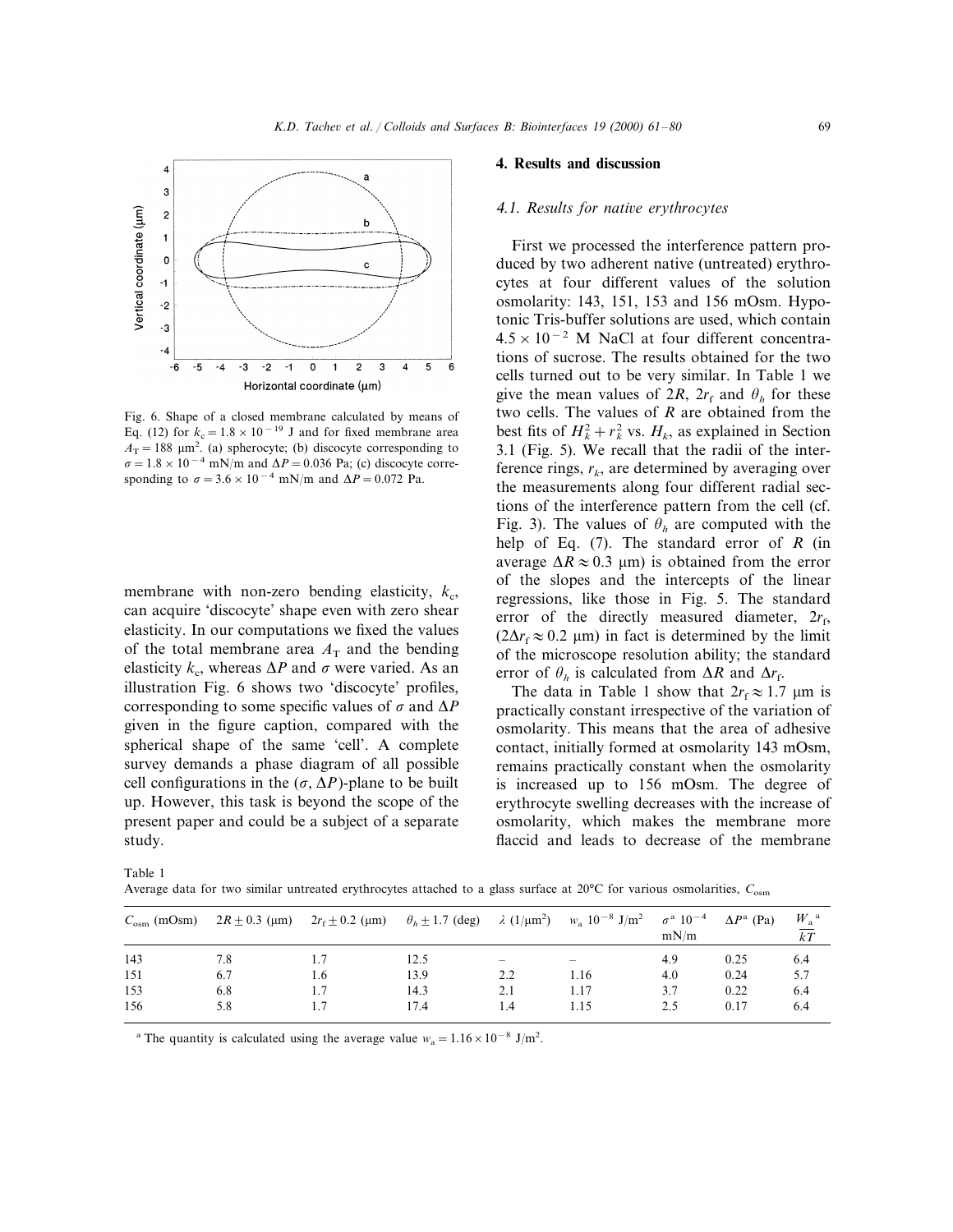

Fig. 7. Shape of an erythrocyte adherent to a glass substrate; the zone of the flat adhesion film is in the lower part of the graph. (a) For  $C_{\text{osm}}=143$  mOsm the non-adherent membrane is assumed to be spherical; the shape for (b)  $C_{\text{osm}}=153 \text{ mOsm}$ and (c)  $C_{\text{osm}}=156$  mOsm is reconstructed from the data in Table 1 by solving Eq. (12);  $k_c$  and  $A_T$  are the same as in Fig. 6.

tension,  $\sigma$ . As noted in Section 2.1, there are two regimes of membrane dilatation: (i) apparent stretching (flattening of the thermally-excited undulations of a flaccid membrane) and (ii) direct elastic stretch. Since the lysis occurs at  $C_{\text{osm}}=135$ mOsm, one can estimate that the regime of direct elastic stretch takes place at  $135 < C_{\text{osm}} < 139$ mOsm, whereas the regime of apparent stretching takes place for  $C_{\text{osm}} > 139$  mOsm. Therefore, all data in Table 1 correspond to the regime of apparent stretching (flaccid membrane). In this regime the values of the relative membrane dilatation  $\alpha$  and the membrane tension  $\sigma$  are expected to be rather low [23].

If the shape of an adherent cell was truncated sphere, then the total area of the cell membrane could be calculated from the equation

$$
A_{\rm T} = 2\pi R^2 (1 + \cos \theta_h) + \pi r_{\rm f}^2 \tag{17}
$$

Using Eq. (17) and the parameters values in Table 1 one calculates that the membrane area varies from  $A_T = 188 \mu m^2$  for  $C_{\text{osm}} = 143 \text{ mOsm}$  down

to  $A_T = 107 \text{ }\mu\text{m}^2$  for  $C_{\text{osm}} = 156 \text{ mOsm}$ . Such a large calculated variation of the membrane area (with 31%) could be attributed neither to elastic shrinking, nor to thermal surface undulations. The only acceptable explanation of the latter finding is that the shape of the flaccid membrane deviates from sphere. In fact, thanks to this deviation from sphericity we can determine the membrane tension,  $\sigma$ , and the energy of cell adhesion,  $w_a$ , with the help of the generalized Laplace Eq. (12), as explained in Section 3.2 and Appendix C. In this aspect, our approach to the calculation of the membrane tension  $\sigma$  resembles the pendant drop method for measuring static interfacial tension, which employs the common Laplace equation of capillarity (see, e.g. [43,44]).

To specify the value of the total membrane area  $A_T$ , needed in the boundary condition (v) in Section 3.2, we assume that at osmolarity  $C_{\text{osm}}=143$ mOsm the erythrocyte is spherical and then its area is  $A_T = 188 \text{ }\mu\text{m}^2$ , as calculated from Eq. (17) with the values of R and  $r_f$  for 143 mOsm in Table 1. Then it is accepted that the area is (approximately) the same,  $A_T \approx 188 \mu m^2$ , for the other osmolarities (151, 153 and 156 mOsm), insofar as the membrane dilatation is expected to be rather low,  $\alpha \ll 1$ . Next, Eq. (12), along with Eq. (10), is integrated numerically. The solution, corresponding to a set of values of the geometrical parameters R,  $r_f$ ,  $\theta_h$ , and  $A_T$ , is uniquely determined. As a result of integration we obtain the respective values of the parameter  $\lambda$  (Eq. (14)) which are listed in Table 1.

The profiles of the adherent erythrocyte, calculated by means of the numerical integration (Appendix C) are depicted in Fig. 7 for  $C_{\text{osm}}=143$ , 153 and 156 mOsm; the deviation from the sphericity increases with the rise of osmolarity. The profile for  $C_{\text{osm}}=151$  mOsm (not shown in Fig. 7) is very close to that for  $C_{\text{osm}}=153$  mOsm. The shape of the attached non-spherical erythrocytes somewhat resembles a prolate ellipsoid of revolution. It should be noted, that the calculated shape in the lower part of the adherent erythrocytes (in the zone where the interference fringes appear) turns out to be really close to spherical, i.e. the local values of the two principal curvatures are almost equal,  $c_1 \approx c_2$ . This finding is conso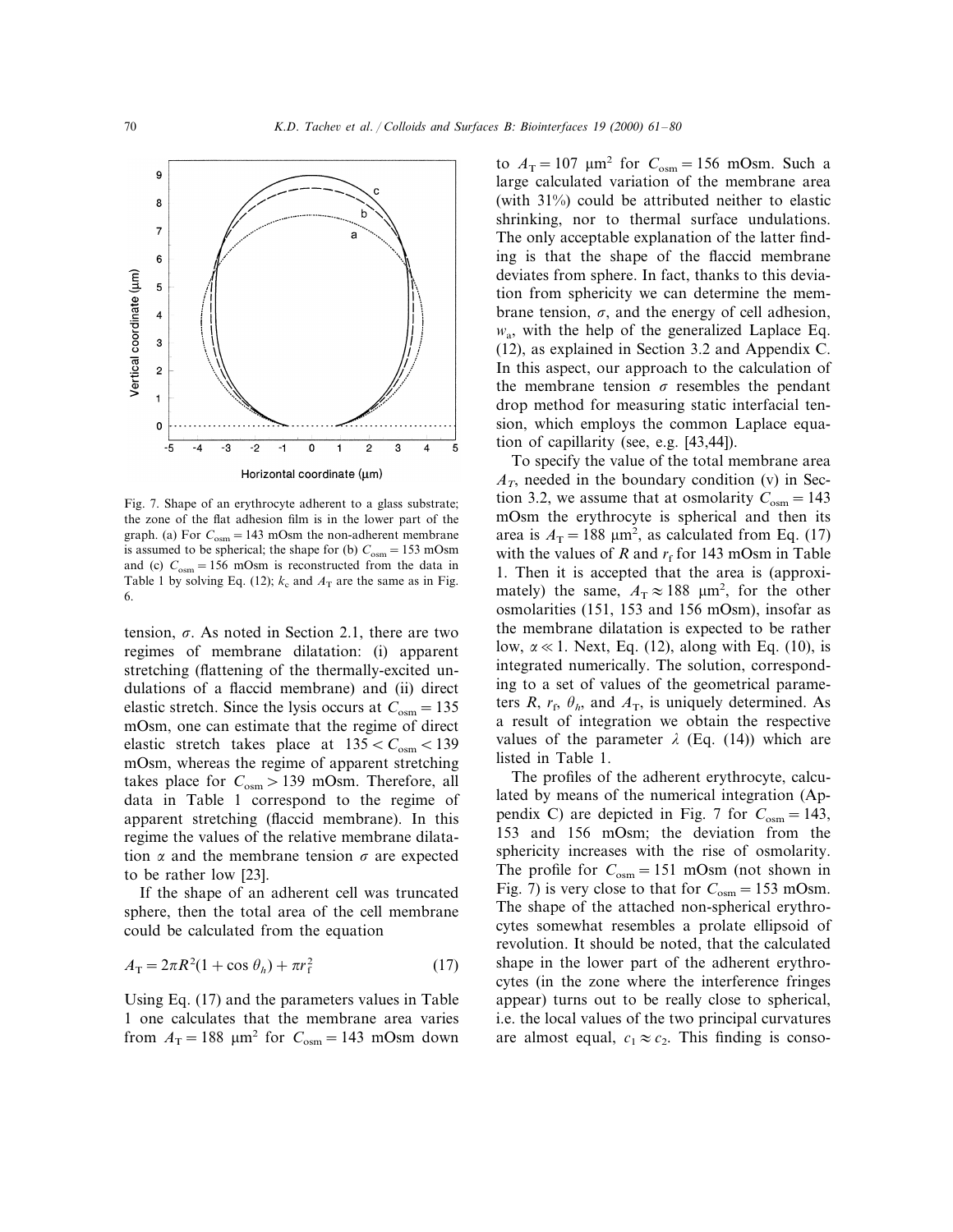nant with our procedure of determination of R,  $r_f$ and  $\theta_h$  by a local fit of the data from the interference fringes with a spherical profile, Eq. (6); this procedure is also justified by the good agreement of the data in Fig. 5 with the theoretical lines.

Next, from the values of  $\theta_h$  and  $\lambda$ , listed in Table 1, we compute  $w_a$  using Eq. (15) with  $k_c=1.8\times10^{-19}$  J [42]. The obtained values of  $w_a$ for the three solution osmolarities,  $C_{\text{osm}}=151$ , 153 and 156 mOsm, are very close to each other (Table 1). Hence, the increase of osmolarity by addition of sucrose practically does not affect the forces, which are responsible for the erythrocyte adhesion to the substrate. Then the variation of the contact angle  $\theta_h$  can be attributed entirely to the variation of the membrane tension  $\sigma$  with osmolarity at fixed  $w_a$  (Eq. (3)). Indeed, the rise of osmolarity decreases the swelling of the erythrocyte, makes its membrane more flaccid and decreases its tension  $\sigma$ . To quantify the latter tendency we took the average value of  $w_a$  (Table 1),

$$
w_a = 1.16 \times 10^{-8} \text{ J/m}^2,
$$
  
(untreated erythrocytes) \t(18)

and then calculated the membrane tension from the expression  $\sigma = w_a/(1 - \cos \theta_h)$ . The computed  $\sigma$ 's are listed in Table 1. One sees that membrane tension  $\sigma$  is really very low (of the order of 10<sup>-4</sup>  $mN/m$ ) and decreases with the rise of osmolarity, as it should be expected.

Further, from the values of R and  $\sigma$  in Table 1 we calculate the pressure difference across the erythrocyte membrane,  $\Delta P = 2\sigma/R$ ; the values of  $\Delta P$  thus obtained are listed in the table. We recall that the usage of Eq. (13) is justified because in the zone of the interference fringes the membrane profile can be locally approximated with a sphere of radius  $R$  (Fig. 5 and Eq. (6)). As it could be expected,  $\Delta P$  decreases with the increase of osmolarity, despite the decrease of the curvature radius  $R$  (Table 1).

Finally, by means of Eqs. (16) and (18) we estimate the total adhesion energy,  $W_a$ , which is about 6.4 $kT$  (Table 1), where k is the Boltzmann constant and  $T$  is the temperature. This value of  $W_a$  is larger than the thermal energy,  $kT$ , and is

consonant with the fact that the Brownian motion does not detach the adherent erythrocytes from the glass substrate. Dolowy [6] has estimated a somewhat larger erythrocyte adhesion energy:  $W_a \approx 30kT$ ; the difference could be attributed to the fact that in our case the cells are swollen and the contact area is smaller.

The value  $W_a \approx 6.4kT$  is rather low to be due to some specific interactions, such as chemical bonds (which, by the way, are not expected for erythrocyte–glass contact). There are at least two possible explanations about the physical origin of the adhesion energy. (i) It can be attributed to the van der Waals attraction across the aqueous film in the multilayered system glass/water/cell-membrane/cell-interior. Estimations based on the known Hamaker formula [45] show that the van der Waals attraction could explain the observed adhesion if the electrostatic repulsion is completely disregarded. (ii) The adhesive energy can also be attributed to the short-range electrostatic attraction due to the discreteness of the surface charge. The theory of the latter effect, developed by Richmond [46,47], brings into agreement the measured and the calculated adhesion energies in black Newtonian films [48]. The experiments with trypsin treated cells described in the next subsection helps to discriminate between the above two possible explanations of the origin of cell-to-glass adhesion.

## <sup>4</sup>.2. Erythrocytes treated with trypsin

The treatment of erythrocyte membrane with trypsin leads to a detachment of some hydrophilic fragments from the membrane glycoproteins [17]. This leads to a decrease of the surface charge density up to three times as established by means of electrophoretic measurements [18,49]. We followed the procedure for trypsin-treatment described by Wolf and Gingell [17]. Erythrocytes, washed after centrifugation, were resuspended in isotonic trypsin solution (Appendix A) and incubated within 1 h at 37°C. Then the erythrocytes were separated by centrifugation and washed twice with isotonic buffer solution. For the adhesion experiments a stock erythrocyte suspension of cell volume fraction 50% was obtained by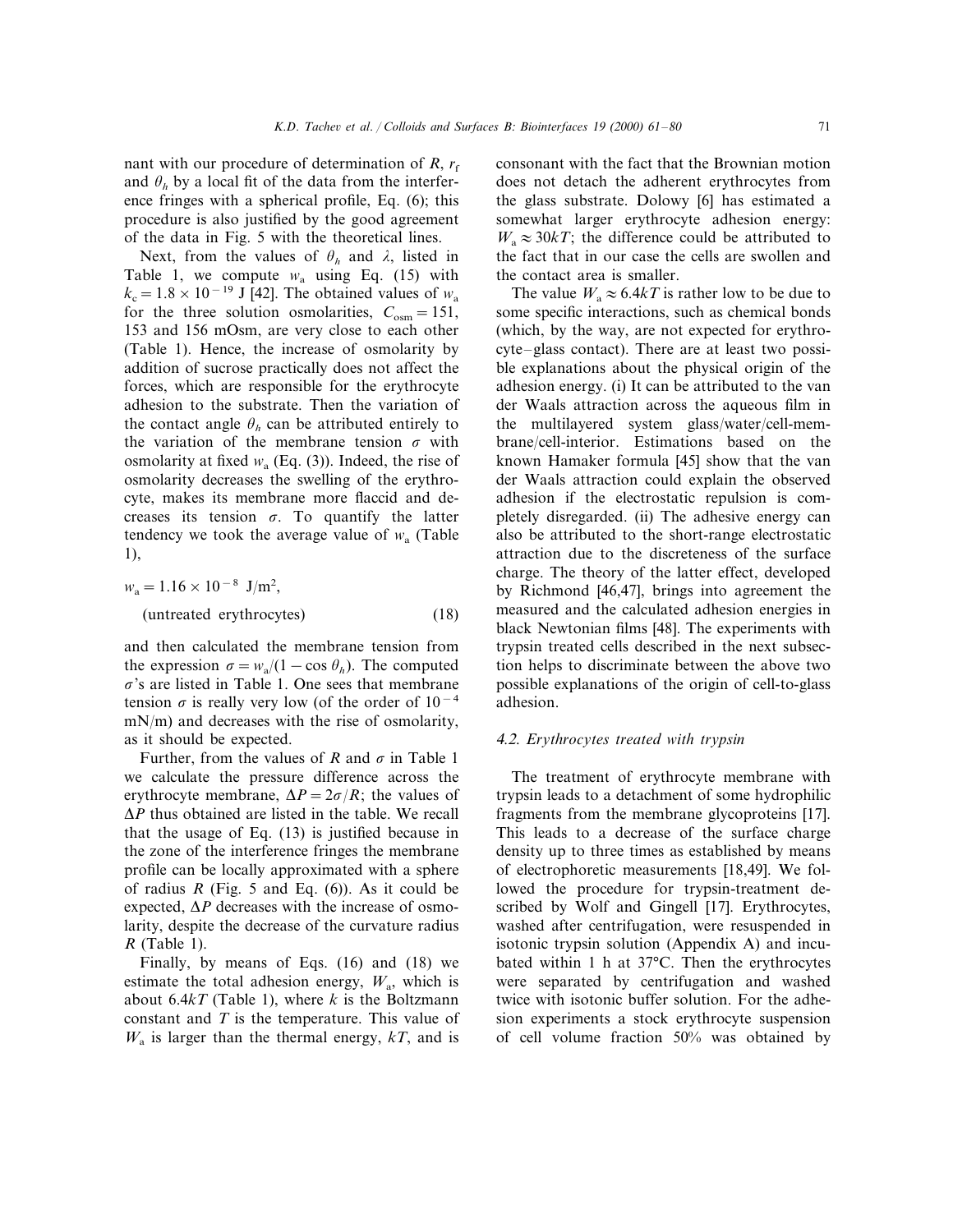resuspending of trypsin treated erythrocytes in hypotonic buffer with osmolarity of 143 mOsm.

To reveal whether the reduction of the erythrocyte surface charge by the trypsin has some impact on the adhesion properties, we carried out experiments analogous to those with the untreated (native) cells. The results for three examined erythrocytes at osmolarities  $C_{\text{osm}}=143$ , 151 and 153 mOsm at 20°C are listed in Table 2. The values of the measured parameters are given separately for each cell, without averaging. Thus the data demonstrate the individual differences between the cells. The geometrical parameters R,  $r_f$  and  $\theta_h$ are determined from the interference pattern as described in Section 3.1.

The membrane tension,  $\sigma$ , and  $W_a$  of the trypsin treated erythrocytes have been estimated in the following way. It is reasonable to accept that the trypsin modifies only the outer surface of the cell membrane, but it does not alter the cell interior. In such a case the difference in  $\Delta P$ , must be the same for native and trypsin treated erythrocytes if only the temperature and the osmolarity of the outer medium are the same. Then we can use the values of  $\Delta P$  from Table 1 to calculate  $\sigma$  in Table 2 for the respective values of R and osmolarities by using Eq. (13). One sees that the results for  $\sigma$  thus obtained (Table 2) are close to the respective values in Table 1, although there are differences between the individual cells. Next, we calculate  $w_a$  and  $W_a$  by means of Eqs. (3) and

(16) using the values of  $r_f$ ,  $\theta_h$  and  $\sigma$  from Table 2. The average value of the adhesion energy for the trypsin-treated cells,  $W_a \approx 4.5kT$  is lower than the average value  $6.2kT$  obtained for the native cells (cf. Tables 1 and 2). The calculated average adhesion energy per unit area,

$$
w_a = 0.98 \times 10^{-8} \text{ J/m}^2,
$$
  
(trypsin-treated erythrocytes) (19)

is also smaller than the respective value for untreated cells (cf. Eqs. (18) and (19)). Similar indications about a lower adhesion ability of trypsin treated erythrocytes have been obtained by Wolf and Gingel [17]. This difference between treated and untreated cells cannot be explained by the van der Waals attractive forces, which are not sensitive to the surface charge density. Moreover, at a first glance the decrease of adhesion with the reduction of the surface charge (by the trypsin treatment) could seem surprising, because the decrease of the electrostatic repulsion allows the adhesive surface forces (such as the van der Waals interaction) to show up. In contrast, the shortrange electrostatic attraction, due to the discreteness of the surface charge, decreases with the decrease of the surface charge density [46,47,50,51], which is consonant with the observed weakening of erythrocyte adhesion owing to the trypsin treatment. Consequently, the established effect of trypsin on the adhesion energy indicates that in this case the adhesion could

Table 2

Data for the attachment of trypsin-treated erythrocytes to a glass surface at 20 $^{\circ}$ C for various osmolarities,  $C_{\text{osm}}$ 

| $C_{\text{osm}}$ (mOsm) | $2R \pm 0.3$ (µm) | $2r_f \pm 0.2$ (µm) | $\theta_h \pm 1.7$ (deg) | $\sigma$ 10 <sup>-4</sup> mN/m | $\frac{W_{\rm a}}{kT}$ |
|-------------------------|-------------------|---------------------|--------------------------|--------------------------------|------------------------|
| 143                     |                   |                     |                          |                                |                        |
| Cell 1                  | 7.0               | 1.4                 | 11.5                     | 4.4                            | 3.3                    |
| Cell 2                  | 7.8               | 1.6                 | 11.8                     | 4.9                            | 5.1                    |
| 151                     |                   |                     |                          |                                |                        |
| Cell 1                  | 6.8               | 1.4                 | 12.3                     | 4.1                            | 3.5                    |
| Cell 2                  | 7.9               | 1.7                 | 12.4                     | 4.7                            | 6.1                    |
| Cell 3                  | 6.4               | 1.5                 | 13.9                     | 3.8                            | 4.8                    |
| 153                     |                   |                     |                          |                                |                        |
| Cell 1                  | 7.1               | 1.5                 | 12.2                     | 3.9                            | 3.8                    |
| Cell 2                  | 8.4               | 1.6                 | 11.1                     | 4.6                            | 4.2                    |
| Cell 3                  | 7.0               | 1.6                 | 13.5                     | 3.8                            | 5.1                    |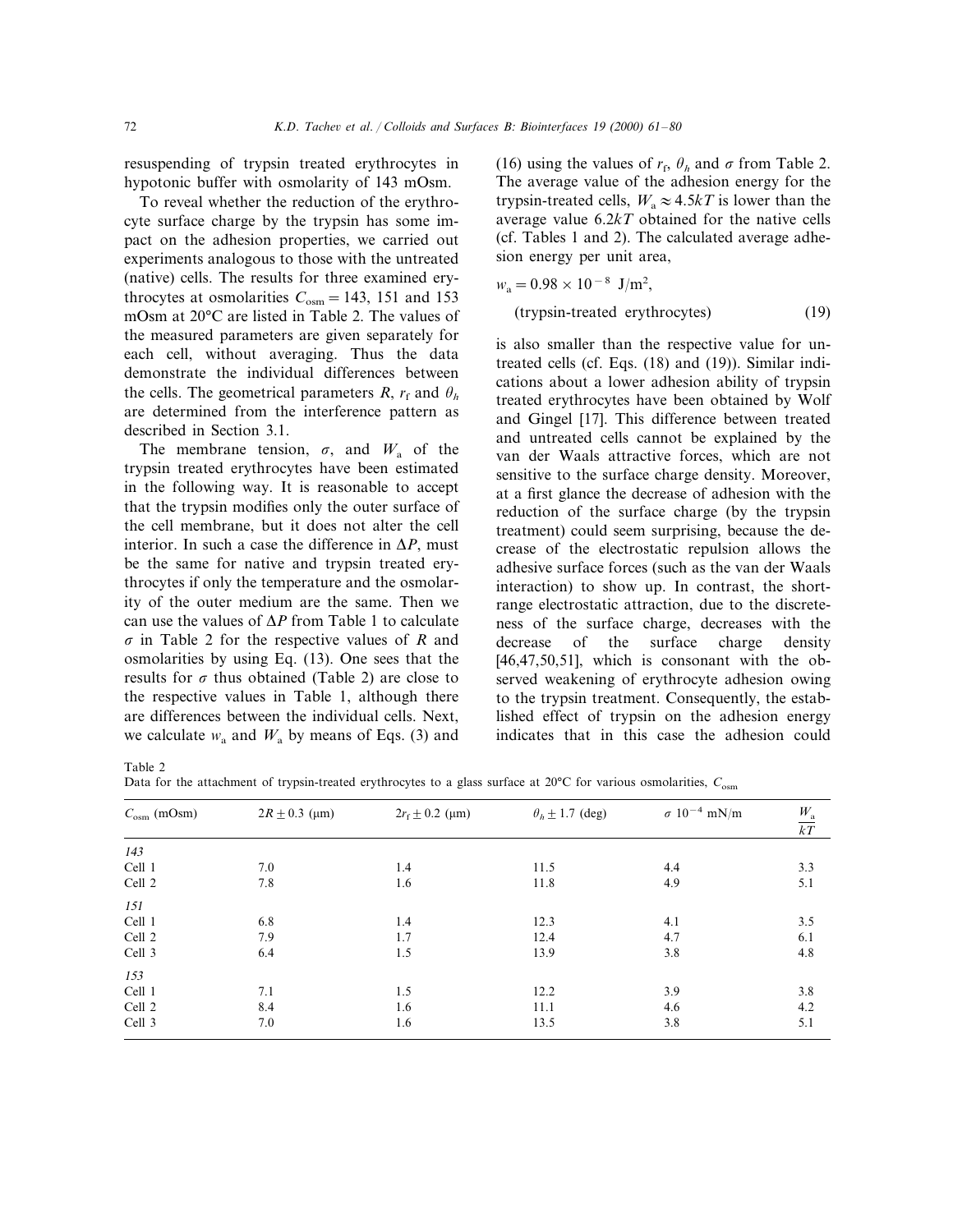Table 3

Data for the adhesion of untreated and glycophorin-treated erythrocytes to a glass substrate at 37°C and osmolarity  $C_{\text{osm}}=153$ mOsm

| Erythrocyte                | Cell number  | $2R \text{ } (\mu \text{m})$ | $2r_f$ (µm) | $\theta_h$ (deg) |
|----------------------------|--------------|------------------------------|-------------|------------------|
| Untreated with glycophorin |              | 9.6                          | 1.4         | 8.6              |
|                            |              | 8.3                          | 1.3         | 9.0              |
|                            |              | 7.6                          | 1.2         | 9.3              |
| Treated with glycophorin   | 1'           | 6.0                          | 0.3         | 2.3              |
|                            | $2^{\prime}$ | 7.7                          | 1.0         | 7.0              |
|                            | 3'           | 5.7                          | 0.8         | 7.9              |

originate from this short-range electrostatic attraction. The latter, in combination with the van der Waals interaction, can prevail over the double-layer repulsion.

# <sup>4</sup>.3. Erythrocytes treated with glycophorin

In contrast with the trypsin treatment, the treatment with glycophorin increases the surface charge density of erythrocytes (see Appendix B for details about the experimental procedure). The glycophorin is an integral membrane protein, which is naturally contained in the erythrocyte membrane (c.a. 500 000 molecules per cell), and which bears a negative electric charge. We incorporated additional amount of glycophorin in the cell membrane following the procedure developed by Arvinte et al. [52]. Fluorescence measurements (Appendix B) show that in this way we have achieved a 5.5 times increase of the glycophorin contents in the membrane, which is expected to cause a considerable rise of the surface electric charge.

Preliminary experiments [53] indicated that the additional amount of glycophorin in the cell membrane makes the erythrocyte-to-glass adhesion more difficult. It was found that the adhesion is favored by the rise of both temperature and osmolarity [54]. For that reason, to achieve adhesion of glycophorin-treated erythrocytes to the substrate, we worked at a higher temperature, 37°C, and at a not-too-low osmolarity, 153 mOsm. The observations showed that under these experimental conditions erythrocytes without additionally incorporated glycophorin in their membrane give interference patterns with a dark central spot, but very often without completely circular symmetry. This means that the adhesive films are relatively thin, the membrane is rather flaccid, and the erythrocyte shape is not spherical. In contrast, the attached erythrocytes with additionally incorporated glycophorin give interference pattern with circular symmetry and with a significantly brighter central spot. This is evidence of a higher membrane tension and lower adhesion energy of the glycophorin-treated erythrocytes.

The above qualitative observations were confirmed by the quantitative results from the reflection interference microscopy. Table 3 contains results for three native and three glycophorintreated erythrocytes at temperature 37°C. The values of 2R,  $2r_f$ , and  $\theta_h$  are determined in the same way as described in Section 3.1. The values of  $2r_f$  and  $\theta_h$  in Table 3 for the treated cells are markedly smaller than these for the untreated cells. The latter fact clearly indicates weaker adhesion of the glycophorin treated cells.

Unfortunately, we do not have data for the area of the glycophorin-treated erythrocytes; this would allow us to calculate their membrane tension and adhesion area, just like we did in Section 4.1 above. We cannot use the values of  $\Delta P$  in Table 1, because they are determined at a lower temperature (20 rather than 37°C) and the Donnan equilibrium is sensitive to variations in temperature. In future experiments we plan to determine the area of glycophorin treated cells by decreasing the osmolarity and measuring the diameter of the obtained spherocytes. This would enable us to extract the full information from the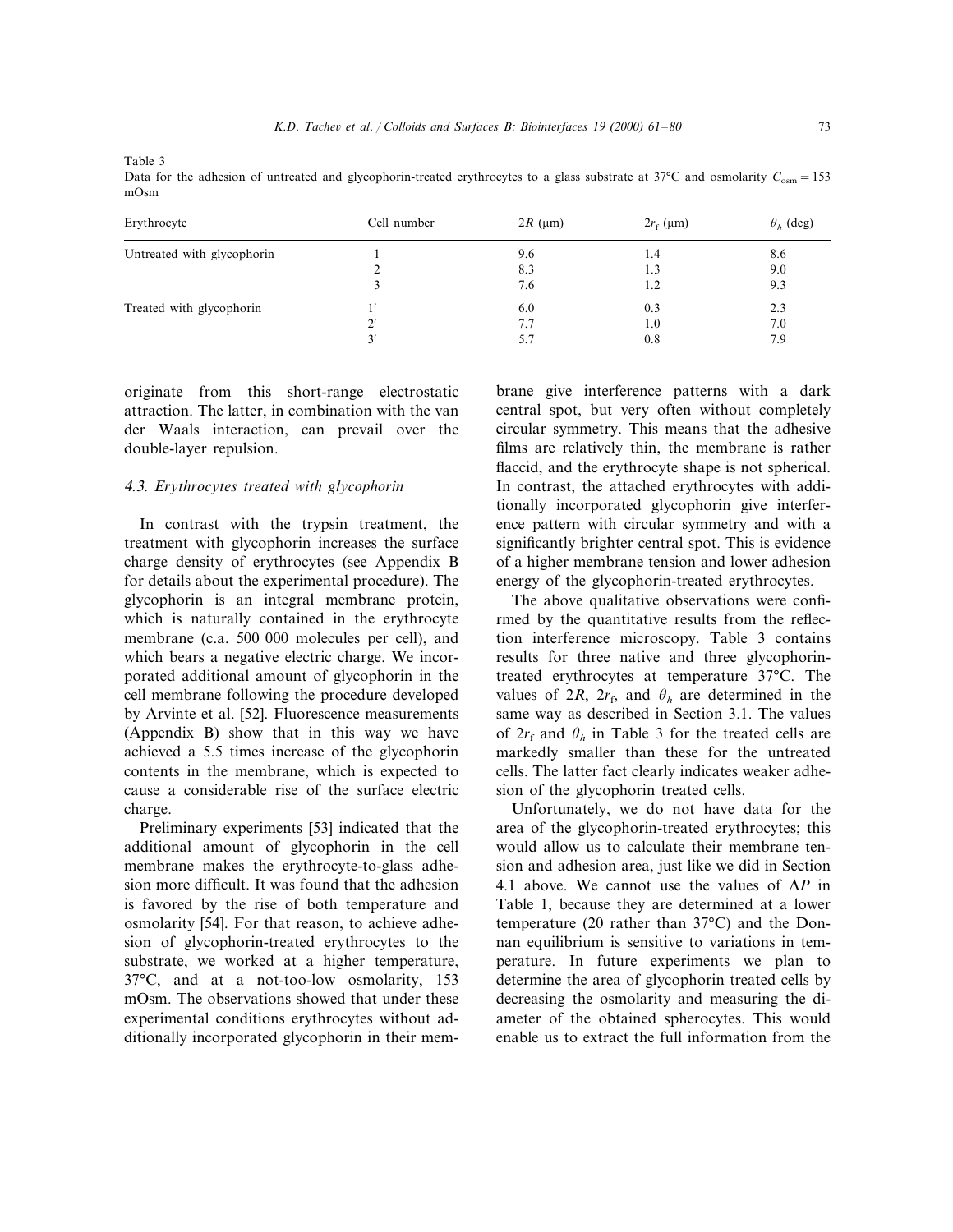interference fringes, as we did for the untreated cells (Table 1).

## 5. Concluding remarks

In the present work we studied the adhesion of osmotically swollen erythrocytes to glass substrates. An experimental chamber was used (Fig. 2), which allowed us to observe the cell adhesion and to vary the osmolarity of the medium around the adherent erythrocytes. We carried out measurements with the same cell at various compositions of the medium thus detecting the influence of individual cell properties (age, size, charge, etc.). In our experiments the osmolarity was varied between 143 and 156 mOsm; the erythrocytes looked spherical in the bulk of these hypotonic solutions. The swelling of the cells and their  $\sigma$  increase with the decrease of osmolarity. In this osmolarity range the membrane stretching (due to swelling) happens in the regime of flaccid membrane, through flattening (suppression) of thermally excited undulations (Section 4.1).

The cells attached to a glass substrate in the experimental chamber produce interference pattern (Newton rings) when observed in reflected light, see Fig. 3. The interference pattern has been recorded by means of a video camera and then processed by computer to obtain information about the profile of the cell in the zone of adhesive contact with the substrate (Fig. 4, Tables  $1-3$ ). The area of an attached cell can be determined by measuring the curvature radius of the swollen cell at lower osmolarity, at which the non-adherent part of the cell membrane is spherical.

At higher osmolarities the non-adherent part of the cell membrane acquires a slightly elongated shape (Fig. 7). This deviation from sphericity enables one to determine the membrane tension  $\sigma$ with the help of a method, proposed in Section 3.2, which somewhat resembles the pendant-drop method in interfacial tensiometry. The generalized Laplace equation, which accounts for the bending elasticity of the membrane,  $k_c$ , is solved numerically along with appropriate boundary conditions; the necessary values of some geometrical parameters are extracted from the interference data. The mathematical problem has a unique solution, which gives the value of the membrane tension  $\sigma$ for each given axisymmetric configuration of an adherent cell, supposedly the membrane bending elasticity  $k<sub>c</sub>$  is known. From the determined value of  $\sigma$  we calculate the pressure drop across the membrane of the swollen cell and the energy of adhesion between the cell and the glass substrate (Tables 1 and 2).

To reveal the physical origin of the observed cell-to-glass adhesion we carried out experiments with (i) untreated (native) erythrocytes, with (ii) trypsin-treated erythrocytes having lower surface electric charge and (iii) with glycophorin-treated erythrocytes having higher surface electric charge. The comparison of the determined adhesion energies for untreated and trypsin-treated erythrocytes indicates that the adhesion could be attributed to the action of the short-range electrostatic attraction due to the discreteness of the surface charge (Section 4.2).

The experiments with the glycophorin-treated erythrocytes show that at 20°C there is no cell-toglass adhesion at all, whereas at 37°C adhesion is observed, but it is weaker than for untreated cells (Section 4.3). The latter findings can be explained with the electrostatic double layer repulsion, which is enhanced by the incorporation of additional electrically charged glycophorin molecules in the cell membrane.

We hope that the developed mathematical and numerical procedure for solving the generalized Laplace equation (Appendix C) can find application for interpreting the configurations of closed biological and model membranes (vesicles) and can bring information about the physical parameters of the system, such as membrane tension, difference in pressure or electric potential across the membrane, its bending elasticity and spontaneous curvature, adhesion energy, etc. As a side result we established that the generalized Laplace equation (without shear elasticity) predicts a transition in the shape of a closed membrane from a 'spherocyte' to a biconcave 'discocyte' with the increase of osmolarity (Fig. 6). A phase diagram of all possible cell configurations predicted by this equation could be a subject of a subsequent study.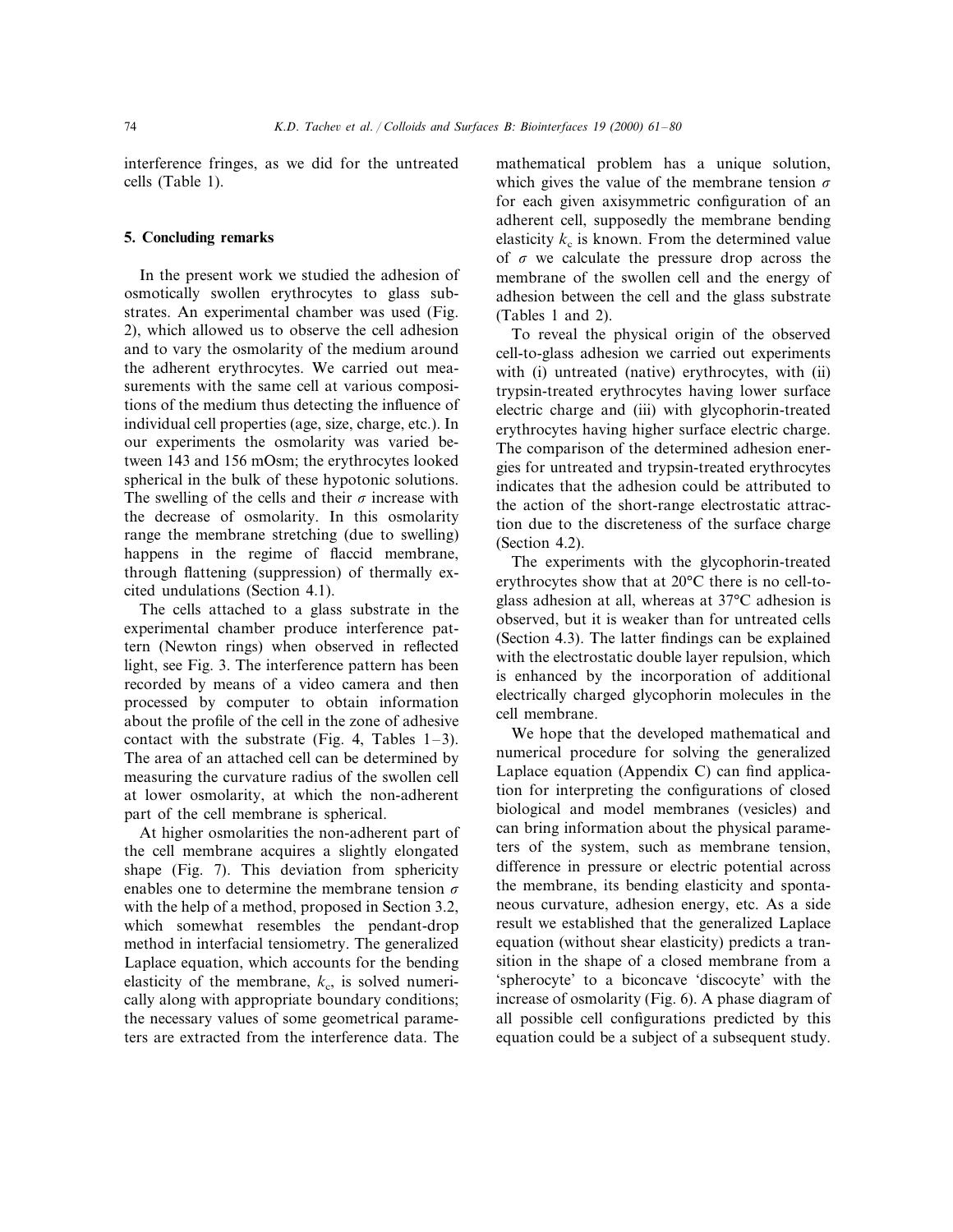## Acknowledgements

The support from the Franco-Bulgarian Laboratory 'Vesicles and Membranes' is gratefully acknowledged.

#### Appendix A. Solutions used in the experiments

Isotonic Tris-buffer solution with  $pH = 7.4$  was prepared at 20°C from 0.145 M NaCl (p.a. grade, from Fluka), 0.0147 M Trizma HCl and 0.0023 M Trizma base (products of Sigma, St Louis, MO).

Hypotonic Tris-buffer solutions: the value of pH affects the physiological state and the lysis of erythrocytes. Our experiments are carried out at  $pH = 7.4$  and at two different temperatures, 20 or 37°C. As known, the pH of Tris-buffers depends strongly on temperature. For this reason two types of hypotonic Tris-buffered solutions with  $4.5 \times 10^{-2}$  M NaCl were prepared in order to obtain the same  $pH = 7.4$  at the respective temperatures:

- 1. Solutions of various osmolarities, 143, 151, 153 and 156 mOsm,  $(1 \text{ mOsm} = 1 \text{ mM total})$ concentration of dissolved ions and non-dissociated species) were used. This was achieved by varying the concentration of sucrose (from Merck).  $pH = 7.4$  at 20 $^{\circ}$ C in these solutions was obtained by using 0.0147 M Trizma HCl and 0.0023 M Trizma base.
- 2. Solution of  $pH = 7.4$  at 37°C was prepared by dissolving 0.0123 M Trizma HCl and 0.00466 M Trizma base. Solution with osmolarity 153 mOsm was obtained by adding 0.0236 g sucrose.

Sodium acetate buffer solutions with various pH: 3.75, 4.05, 4.27, 4.60, 4.80 and 4.99, at constant osmolarity, 290 mOsm, were used in the procedure of glycophorin incorporation into the erythrocyte membrane (Appendix B). These solutions were prepared by mixing  $0.02$  M CH<sub>3</sub>COOH and  $0.02$  M CH<sub>3</sub>COONa in various volume ratios. The pH of all solutions was measured by a pH-meter (HI9314000, Hanna Instruments).

Sodium carbonate buffer solution with  $pH=$ 9.5 and osmolarity of 290 mOsm was used in the experiments for labeling of glycophorin molecules with the dye fluorescein isothiocyanate (FITC), see below. This buffer was prepared by mixing of 50 ml of 0.05 M  $\text{Na}_2\text{CO}_3$  5.0 ml of 0.05 M HCl and an amount of NaCl needed to achieve the physiological osmolarity.

Trypsin solution: it was prepared by solving of 10 mg of the enzyme trypsin in 1 ml isotonic buffer with  $pH = 7.4$ . The used trypsin was from bovine pancreas-type 3 (Sigma).

FITC solution: a stock solution of 4.0 mg FITC-isomer 1 (Sigma) in 1 ml sodium carbonate buffer was prepared. The solution was stored in a dark container. It was used for labeling of glycophorin and for preparing of diluted solutions of FITC with the following concentrations:  $6.5 \times$  $10^{-6}$ ,  $3.27 \times 10^{-6}$ ,  $1.64 \times 10^{-6}$  and  $6.55 \times 10^{-7}$ M. Based on the measured absorption spectra of these solutions at  $\lambda = 280$  and 490 nm calibration curves of FITC were obtained. From the slopes of these curves we determined the FITC absorbancies,  $a_{280} = 40.62$  cm<sup>2</sup>/mg and  $a_{490} = 205.30$  cm<sup>2</sup>/ mg, at the respective wavelengths. The latter two parameters were used for calculating the concentration of the labeled glycophorin.

Glycophorin solution: we used glycophorin from human blood-type MM (predominantly glycophorin A), product of Sigma. A stock isotonic solution of glycophorin with concentration 0.5 mg/ml was prepared; 0.9 ml of this solution was labeled with FITC. The rest of the stock solution was used for preparing of isotonic diluted glycophorin solutions with the following concentrations: 0.007 mg/ml, 0.014 mg/ml and 0.028 mg/ml. Their absorption spectra were recorded at  $\lambda = 280$ nm. Thus a calibration curve was obtained and from its slope the absorbancy of glycophorin was determined to be  $a_{280} = 1.23$  cm<sup>2</sup>/mg.

All solutions were prepared with triply distilled water.

#### Appendix B. Glycophorin treatment

Our purpose is to incorporate an additional amount of the membrane protein glycophorin into the membrane of erythrocytes. For that purpose we utilize and extend the procedure developed by Arvinte et al. [52].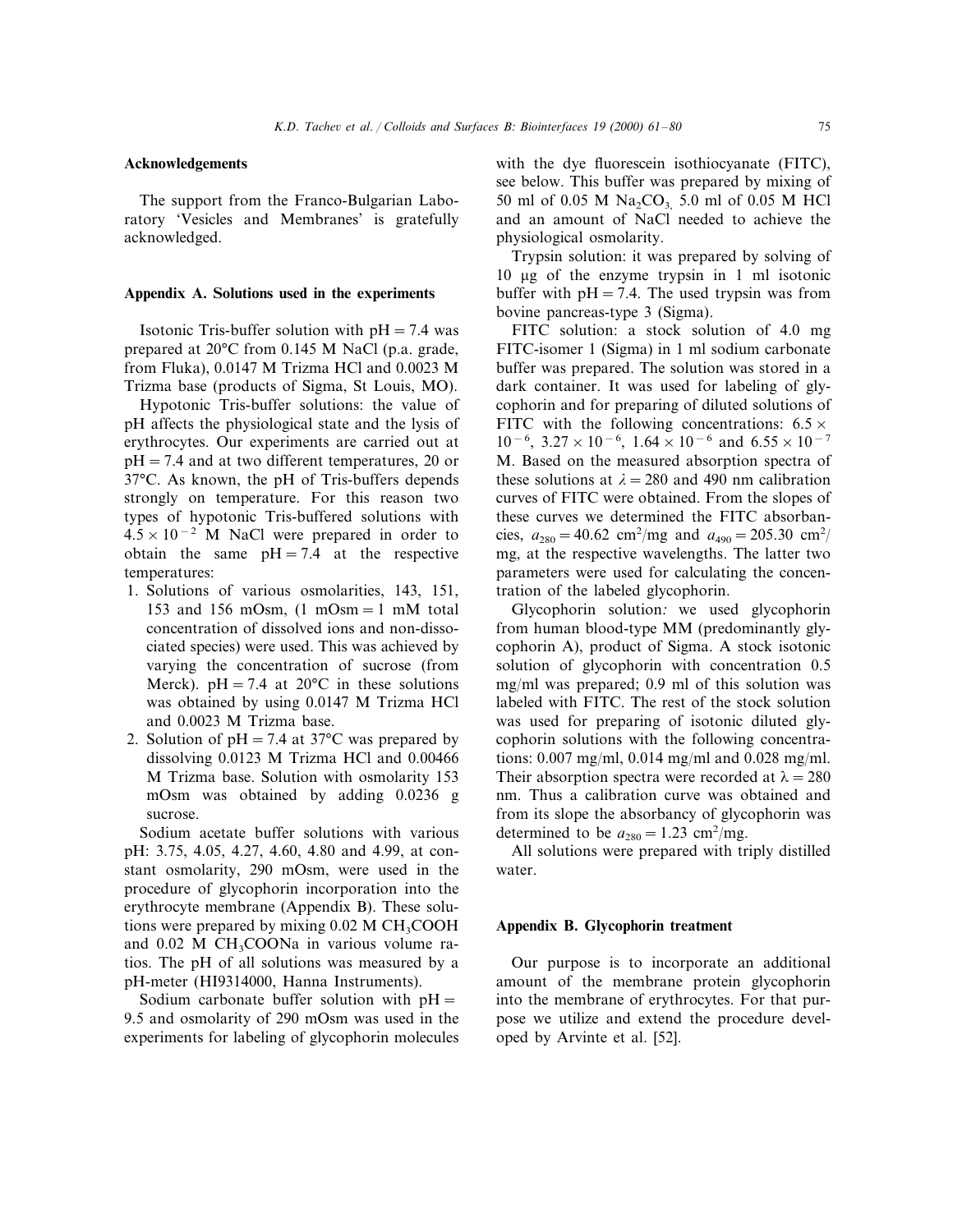(i) Labeling of the glycophorin with a fluorescence marker. FITC was used for this purpose. FITC bounds covalently to the terminal aminogroup of the lysine fragment in the protein molecule. To satisfy the requirements for optimal conditions (temperature and pH), the labeling was carried out in alkaline medium at room temperature (25°C) within 1.5 h in a mixture of 0.9 ml isotonic solution of glycophorin and 0.1 ml FITC solution ( $pH = 9.5$ ) (see Appendix A about the composition of the respective solutions).

(ii) Chromatographic separation of the labeled glycophorin. The complex FITC–glycophorin was separated from the non-reacted FITC in the solution by a molecular sieve chromatography. The column used by us had dimensions  $24 \times 1$ cm. Sephadex G-25 (product of Pharmacia Fine Chemicals, Sweden) was used as a stationary phase and isotonic Tris-buffer ( $pH = 7.4$ ) as a mobile phase. The column had been filled up with gel (2.7 g Sephadex and 50 ml isotonic buffer) and equilibrated with 100 ml isotonic Tris-buffer solution (passed through the column with a flow rate of 30 ml/h). Then 400  $\mu$ l of the FITC–glycophorin mixture were carefully delivered by a pipette. The elution phase was collected as fractions with a volume of 2 ml. Because of the high molecular weight of the glycophorin, the complex FITC–glycophorin was running out of the column with the so called 'void' volume, while the remaining unbound FITC was eluted with the 'bed' volume. The elution rate was 40 ml/h. In this way the whole amount of the FITC–glycophorin complex has been collected in a small volume (4 ml) in the very beginning of the elution process. On the other hand, the free FITC left the column slower, after 15 ml of the elution liquid had been already collected.

(iii) Determining the concentration of the FITC–glycophorin complex. The concentration of the complex,  $C_{\text{Gl}}$ , and that of the bound FITC,  $C_{\text{FITC}}$ , were determined in the following way [52]. We measured the absorptions,  $A_{280}$  and  $A_{496}$ , of the FITC–glycophorin complex at  $\lambda = 280$  and 496 nm respectively. From independent measurements we knew the absorbancies,  $a_{280} = 40.62$ cm<sup>2</sup>/mg and  $a_{490} = 205.30$  cm<sup>2</sup>/mg, of pure FITC in solution determined from calibration plots (Appendix A). Then we calculated  $C_{\text{GI}}$  and  $C_{\text{FITC}}$ using the following equations [52]:

$$
C_{\text{Gl}} = \frac{A_{280} - (0.36 \times A_{496})}{a_{280}}\tag{20}
$$

$$
C_{\text{FTTC}} = \frac{A_{496}}{a_{490} \times 0.75} \tag{21}
$$

Because of simultaneous manifestation of batochromic and hypochromic effects the long-wave absorption maximum of bound FITC is at 496 nm. Its absorbancy is 0.75 from the absorbancy of unbound FITC [55]. The ratio of the FITC absorptions at 280 and 496 nm is in the range between 0.35 and 0.38 [55]. The multiplier 0.36 in Eq. (20) is a correction that accounts for the FITC absorption at 280 nm. The concentrations of labeled protein and the bound FITC thus calculated are  $C_{\text{GI}}=9.68\times10^{-7}$  M and  $C_{\text{FITC}}=$  $3.33 \times 10^{-7}$  M. Since  $C_{\text{Gl}}/C_{\text{FITC}} = 2.9$ , one can conclude that (approximately) each third glycophorin molecule is labeled by one FITC molecule.

(iv) Incorporation of the FITC–glycophorin complex in the erythrocyte membrane. To do that we used the low-pH method [52]. As experimentally established, when erythrocytes are put in a medium with  $pH < 5.4$ , point defects appear in their membranes. These defects can further grow and form channels. If a protein, inherent for the cell, is present in the medium, it can incorporate in these channels thus protecting the cell from lysis. The extent of the defect growth depends on pH and the temperature of the medium. We experimentally found out that the lysis of the used erythrocytes is the fastest when the cells are resuspended in a medium with  $pH = 3.6$  or 4.0. If  $pH$ is  $> 4.6$  the process of lysis is slowed down and takes about a couple of hours.

In the present study the incorporation of glycophorin is performed in isotonic sodium acetate buffer with  $pH = 4.0$  at 37°C. The procedure is the following. We add 0.028 ml isotonic erythrocyte suspension, containing  $2.8 \times 10^7$  cells, to a mixture of 2.69 ml isotonic acetate buffer and 0.318 ml solution of the FITC–glycophorin complex with concentration  $9.68 \times 10^{-7}$  M. The obtained mixture is incubated for 2 min. Then the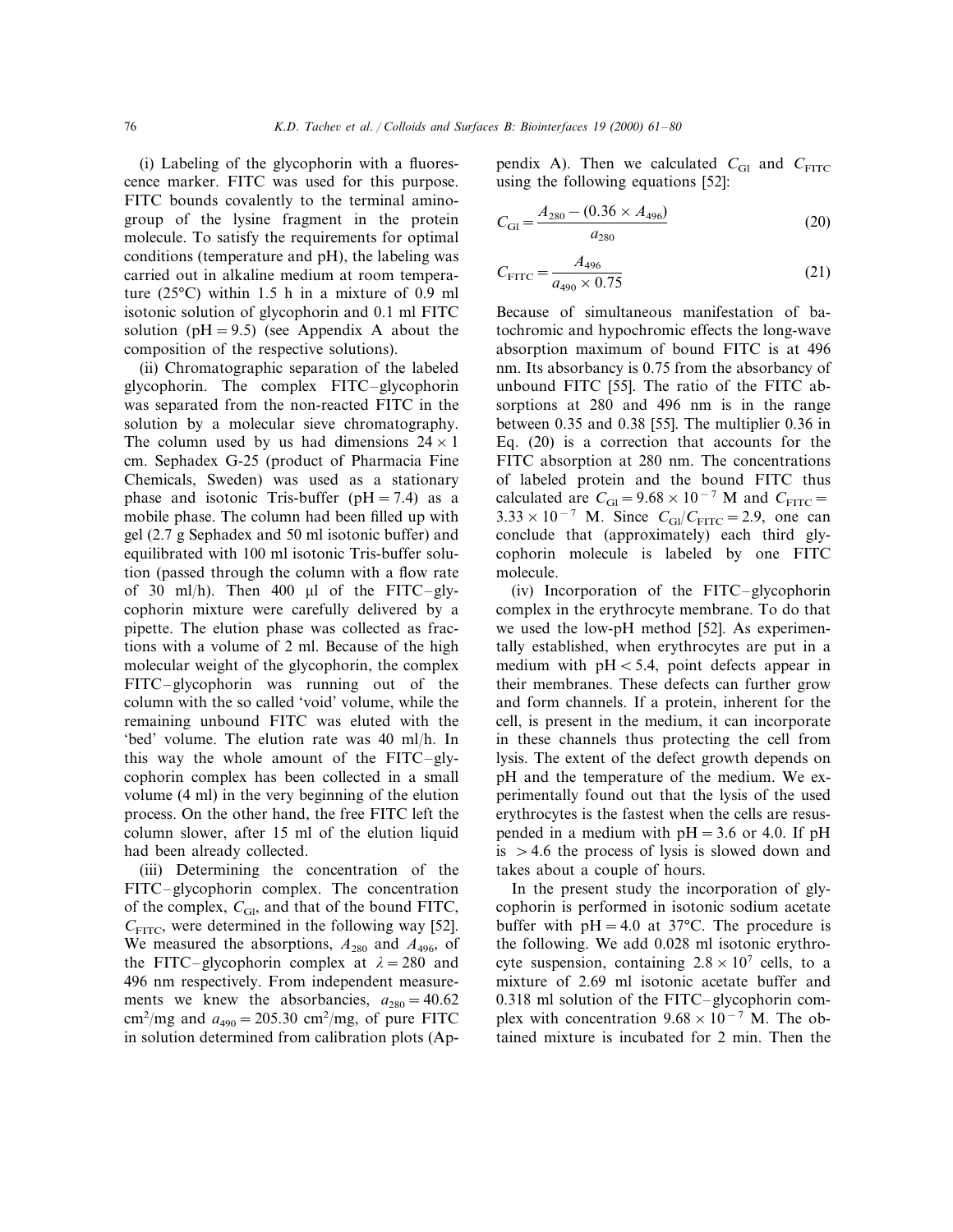erythrocytes are separated by centrifugation, washed with isotonic buffer and stored for the adhesion experiments. The percentage of the incorporated glycophorin is determined spectrofluorimetrically based on the fluorescence emission intensity at wavelength  $\lambda_{em} = 514$  nm, the excitation wavelength being  $\lambda_{\text{ex}}=470$  nm. The changes in the fluorescence intensity are recorded by a Perkin–Elmer LS-3 fluorescence spectrometer. Fig. 8A presents the fluorescence emission spectra of the FITC–glycophorin complex before (curve 1) and after (curve 2) the mixing with the erythrocytes at  $pH = 4.0$ . At the end of this experiment we added to the erythrocyte suspension a solution of the nonionic surfactant Triton X-100 (product of Fluka) with final concentration 1%. This surfactant solubilizes all proteins and lipids into micelles, offering to FITC-labeled proteins a hydrophobic environment similar to that of the membrane, which leads to a strong reducing of the emission peak at  $\lambda_{em}$  = 514 nm (curve 3 in Fig. 8A).



Fig. 8. (A) Emission spectrum of the FITC–glycophorin complex before (curve 1) and after (curve 2) the addition of erythrocytes at  $pH = 4.0$ ; curve 3 shows the spectrum after the addition of Triton X-100. (B) Time dependence of the fluorescence intensity at  $\lambda_{em}$  = 514 nm:  $F_0$  and  $F_1$  are the intensities before, and immediately after, the addition of erythrocytes;  $F_R$ is the intensity after the equilibration of erythrocytes and glycophorin.

Fig. 8(B) shows the experimental time-dependence of the fluorescence intensity at  $\lambda_{em} = 514$ nm. One observes a sharp drop of the intensity at the moment, when the erythrocyte suspension is added to the solution of the FITC–glycophorin complex. This observation can be explained with the filter effect of the added concentrated cell suspension. Next, the fluorescence intensity gradually decreases, beginning from an initial value,  $F<sub>I</sub>$ , down to an equilibrium value  $F<sub>R</sub>$  (Fig. 8B). The latter process evidences for the incorporation of the FITC–glycophorin complex into the erythrocyte membranes, which is completed within 5 min. Using the measured values of the fluorescence intensities the percentage of the incorporated glycophorin was calculated by means of the following equation:

$$
C_{\%} = \left(\frac{F_{\rm I} - F_{\rm R}}{F_{\rm I} - F_{\rm T}}\right) \times 100 \, \, \text{(%)} \tag{22}
$$

Here  $F<sub>T</sub>$  is the fluorescence from the sample at  $\lambda_{\rm em}=514$  nm after treatment with Triton X-100. Thus from the data in Fig. 8 one obtains  $C_{\%}$  = 41%. Knowing the concentrations of glycophorin and erythrocytes we estimated that the procedure described above leads to the incorporation of  $2.7 \times 10^6$  glycophorin molecules in every erythrocyte. This amount is almost 5.5 times greater than the amount of the native glycophorin in the erythrocyte membrane.

# Appendix C. Solution of the generalized Laplace equation

It is convenient to introduce the auxiliary function

$$
F \equiv \frac{d \sin \theta}{dr} + \frac{\sin \theta}{r} - \frac{2}{b}, \qquad b \equiv \frac{2\sigma}{\Delta P}
$$
 (23)

where  $b$  is constant if the effect of gravity on the erythrocyte shape is negligible. Then the generalized Laplace equation, Eq. (12), acquires the form

$$
\frac{\cos\theta}{r}\frac{d}{dr}\left(r\cos\theta\frac{dF}{dr}\right) = \lambda F\tag{24}
$$

where  $\lambda$  is defined by Eq. (14). We will use as an independent variable the length of the generatrix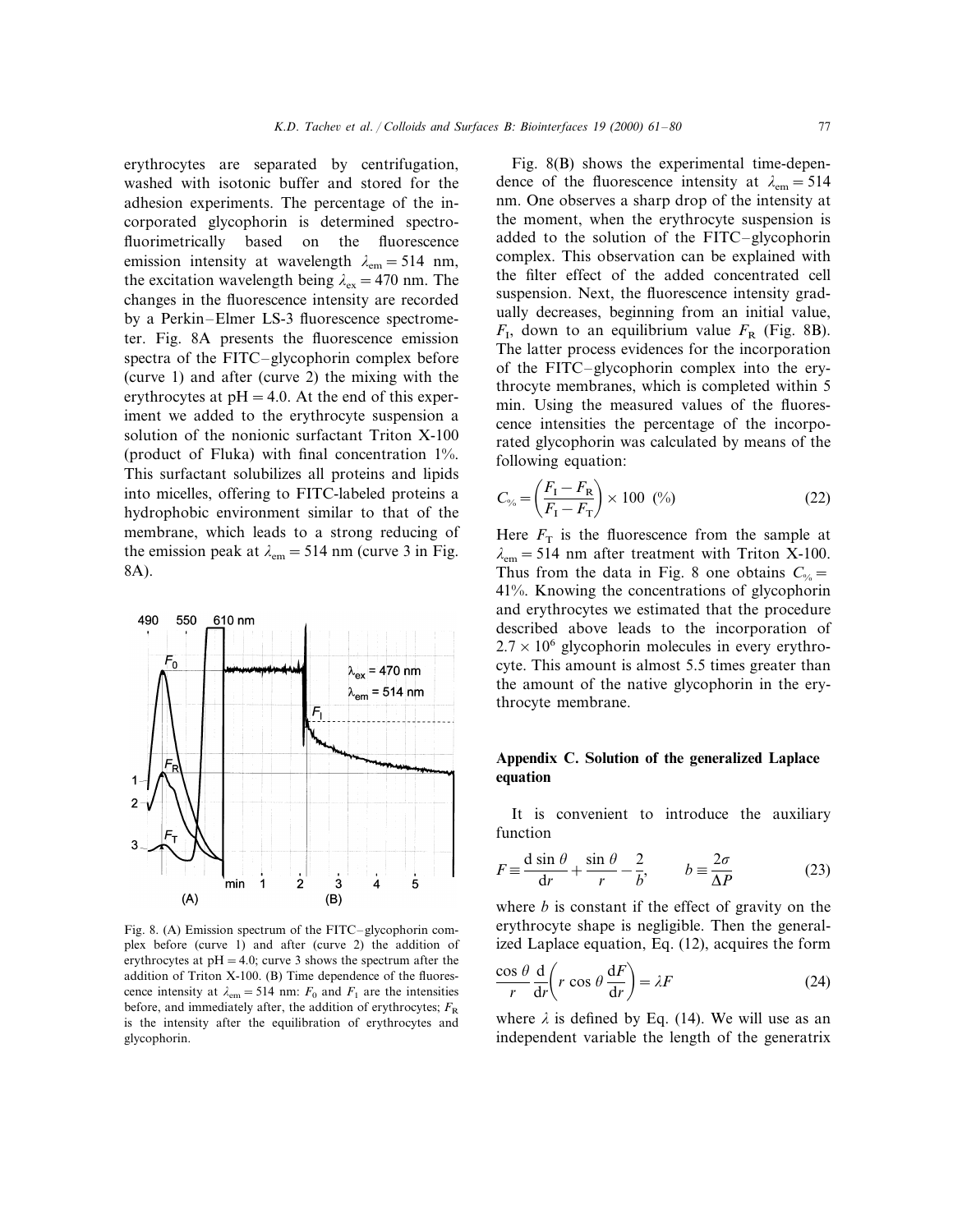of the membrane profile, s, whose differential is related to the differentials of the cylindrical coordinates  $(r, z)$  as follows:

$$
dr = \cos \theta \, ds, \qquad dz = \sin \theta \, ds \tag{25}
$$

The introduction of  $s$  as a variable of integration helps to avoid divergence in the procedure of numerical integration at the 'equator' of the erythrocyte, where  $\cos \theta = 0$ . The differential of the membrane area,  $A$ , is simply related to ds:

$$
dA = 2\pi r ds \tag{26}
$$

Combining Eqs. (23) and (25) one obtains

$$
\frac{d\theta}{ds} = \frac{2}{b} - \frac{\sin \theta}{r} + F(s)
$$
 (27)

Likewise, from Eqs. (24) and (25) one derives

$$
\frac{d^2F}{ds^2} = \lambda F - \frac{|\cos \theta|}{r} \frac{dF}{ds}
$$
 (28)

Eqs.  $(25)$ – $(28)$  form a set of five equations for determining the five unknown functions  $r(s)$ ,  $z(s)$ ,  $\theta(s)$ ,  $F(s)$  and  $A(s)$ . In particular, the functions  $r(s)$  and  $z(s)$  determine the profile of the axisymmetric membrane in a parametric form.

Let us now apply the set of Eqs.  $(25)$ – $(28)$  to determine the profile of the adherent erythrocyte from the data in Table 1. We start the numerical integration from the apex of the membrane surface, i.e. from the upper point of the profiles in Fig. 7, where the generatrix intersects the axis of revolution. We set  $s=0$  at this point. Eqs. (25)– (27) are ordinary differential equations. Therefore, each of them needs one boundary condition; in our case these are:

$$
r(s = 0) = 0;
$$
  $z(s = 0) = 0;$   
\n $\theta(s = 0) = 0$  and  $A(s = 0) = 0$  (29)

It is an experimental finding that the membrane profile in the zone of the interference fringes can be approximated with a sphere of radius  $R$  (Section 3.1). Then in Eq. (27) one can set  $b = R$ ; the values of R are listed in Table 1 for various osmolarities. Finally, the two boundary conditions for Eq. (28) are:

$$
F(s=0) = q \quad \text{and} \quad \frac{\text{d}F}{\text{d}s} = 0 \quad \text{for} \quad s = 0 \tag{30}
$$

The latter boundary condition removes a divergence in Eq. (27) for  $s=0$  ( $r=0$ ). On the other hand, q is an unknown parameter, which is to be determined, together with the other unknown parameter  $\lambda$ , from the area of the free (non-adherent) portion of the membrane:

$$
A_{\rm F} = A_{\rm T} - \pi r_{\rm f}^2 \tag{31}
$$

where  $A_T$  (in this case 188  $\mu$ m<sup>2</sup>) is the total area of the membrane, assumed constant; the experimental values of  $r_f$  are given in Table 1. Then the two unknown parameters, q and  $\lambda$ , are to be determined from the following two conditions:

$$
r = r_f
$$
 and  $\theta = \theta_h$  for  $A = A_F$  (32)

The experimental values of  $\theta_h$  are also given in Table 1.

To obtain the profiles of adherent cells shown in Fig. 7 we started the integration from the membrane apex,  $s=0$ , with tentative values of the unknown parameters, q and  $\lambda$ . Further, the integration continues until we reach the point with  $A=A_{\rm F}$ . Then we check whether Eq. (32) is satisfied. If not, we assign new values of q and  $\lambda$  and start the integration again from the apex  $s=0$ . This continues until we find such values of  $q$  and  $\lambda$ , which lead to fulfilment of Eq. (32). These values can be automatically determined by numerical minimization of the function

$$
\Phi(q,\lambda) = [r(A_{\mathrm{F}};q,\lambda) - r_{\mathrm{f}}]^2 + [\theta(A_{\mathrm{F}};q,\lambda) - \theta_h]^2
$$
\n(33)

with respect of q and  $\lambda$ . Thus we determined the values of  $\lambda$ , which are listed in Table 1.

The curves in Fig. 6 illustrate what would be the shape of the same erythrocyte (of the same area  $A_T = 188 \text{ }\mu\text{m}^2$ ) if it were not attached to the substrate. In other words, Fig. 6 shows the shape of a free (non-attached) erythrocyte of area  $A_T=$ 188  $\mu$ m<sup>2</sup> at various values of the membrane tension  $\sigma$  and the transmembrane pressure difference  $\Delta P$ , specified in the figure caption. The curves in Fig. 6 are also obtained by numerical integration of Eqs.  $(25)$ – $(28)$ . As before, the integration starts from the apex of the profile, i.e. from the intersection point of the generatrix with the axis of revolution, where we set  $s=0$ . The values of  $\lambda$  and b are known, since the values of  $\sigma$ ,  $\Delta P$  and  $k_c$  are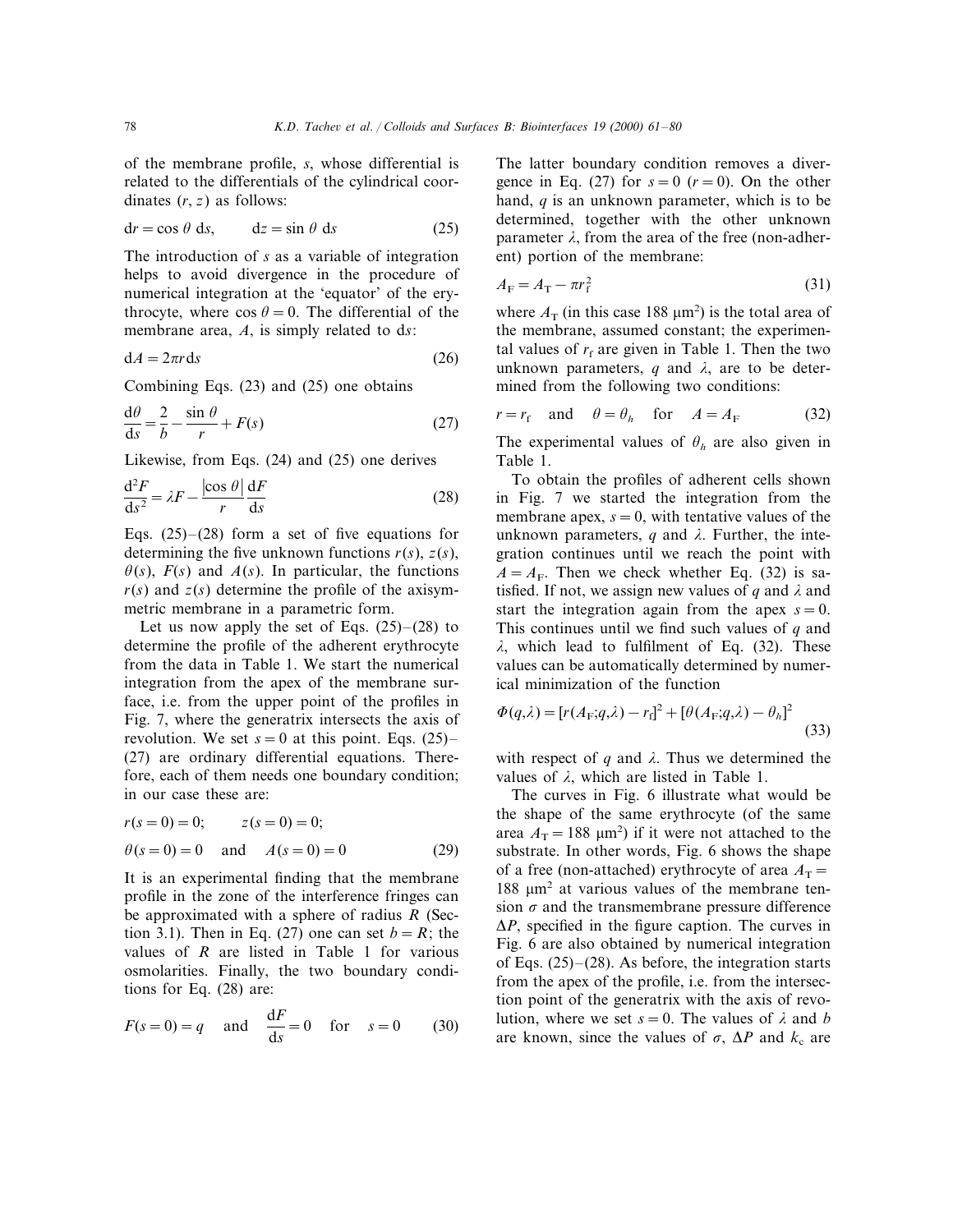given, see Eqs. (14) and (23). The numerical integration starts with a tentative value of  $q$  in Eq. (30). The value of  $q$  is determined from the condition that when the integration reaches the membrane 'equator', where  $\cos \theta = 0$ , the membrane area must be  $A=A_T/2$ .

Since the membrane profile is symmetric with respect to the 'equatorial' plane, we carry out the numerical integration above the equator, and then we obtain the profile below the equator as a mirror image. Of course, one can continue the numerical integration after crossing the equator and the same profile will be obtained; however, due to accumulation of error from the numerical procedure this could decrease the accuracy of the calculated profile for the higher values of s (below the equator).

Our calculations indicated that the generalized Laplace equation, Eq. (12), or the equivalent set of Eqs.  $(25)$ – $(28)$ , has at least two types of solutions for a free (non-adherent) erythrocyte of fixed area and given membrane tension  $\sigma$ . The first type is a discocyte like those in Fig. 6. The second type looks like an oblong ellipsoid of revolution, which resembles the shape of a red blood cell penetrating along a narrow capillary.

## References

- [1] P. Bongrand, Intermolecular forces, in: P. Bongrand (Ed.), Physical Basis of Cell–Cell Adhesion, CRC Press, Boca Raton, FL, 1988.
- [2] V.A. Parsegian, D. Gingell, J. Cell Sci. 41 (1980) 151.
- [3] D. Lerche, J. Theor. Biol. 104 (1983) 231.
- [4] G. Bell, M. Dembo, P. Bongrand, Biophys. J. 45 (1984) 1051.
- [5] J.K. Angarska, K.D. Tachev, I.B. Ivanov, P.A. Kralchevsky, E.F. Leonard, in: S. Ohki (Ed.), Cell and Model Membrane Interactions, Plenum, New York, 1991, p. 199.
- [6] K. Dolowy, in: A.S.G. Curtis, J.D. Pitts (Eds.), Cell Adhesion and Motility, Cambridge University Press, Cambridge, 1980, p. 39.
- [7] D. Gingell, I. Todd, Biophys. J. 26 (1979) 507.
- [8] D. Gingell, I. Todd, J. Cell Sci. 41 (1980) 135.
- [9] A.S.G. Curtis, J. Cell Biol. 19 (1964) 199.
- [10] A. Albersdörfer, T. Feder, E. Sackmann, Biophys. J. 73 (1997) 245.
- [11] I.B. Ivanov, A. Hadjiiski, N.D. Denkov, T.D. Gurkov, P.A. Kralchevsky, S. Koyasu, Biophys. J. 75 (1998) 545.
- [12] I. Weber, E. Wallraff, R. Albrecht, G. Gerisch, J. Cell Sci. 108 (1995) 1519.
- [13] C. Foa, J.-L. Mege, C. Capo, A.-M. Benoliel, J.-R. Galindo, P. Bongrand, in: P. Bongrand (Ed.), Physical Basis of Cell–Cell Adhesion, CRC Press, Boca Raton, FL, 1988, p. 191.
- [14] E.F. Leonard, I. Rahmin, J.K. Angarska, C.S. Vassilieff, Ann. N.Y. Acad. Sci. 516 (1987) 502.
- [15] G.A. Truskey, J.S. Burmeister, E. Grapa, W.M. Reichert, J. Cell Sci. 103 (1992) 491.
- [16] S.K. Robertson, S.G. Bike, Langmuir 14 (1998) 928.
- [17] H. Wolf, D. Gingell, J. Cell Sci. 63 (1983) 101.
- [18] E. Donath, D. Gingell, J. Cell Sci. 63 (1983) 113.
- [19] B.V. Derjaguin, Acta Physicochim. USSR 12 (1940) 181.
- [20] H.M. Princen, S.G. Mason, J. Colloid Sci. 20 (1965) 156.
- [21] I.B. Ivanov, B.V. Toshev, Colloid Polym. Sci. 253 (1975) 593.
- [22] W. Helfrich, R.-M. Servuss, Nuovo Cimento D3 (1984) 137.
- [23] E.A. Evans, Adv. Colloid Interface Sci. 39 (1992) 103.
- [24] E.A. Evans, R. Skalak, Mechanics and Thermodynamics of Biomembranes, CRC Press, Boca Raton, FL, 1980.
- [25] E.A. Evans, J.C. Fung, Microvasc. Res. 4 (1972) 335.
- [26] A.J. McConnell, Application of Tensor Analysis, Dover, New York, 1957.
- [27] W. Helfrich, Z. Naturforsch. 28c (1973) 693.
- [28] H.J. Deuling, W. Helfrich, Biophys. J. 16 (1976) 861.
- [29] H.J. Deuling, W. Helfrich, J. Phys. 37 (1976) 1335.
- [30] P.R. Zarda, S. Chien, R. Skalak, J. Biomech. 10 (1977) 211.
- [31] U. Seifert, K. Berndl, R. Lipowsky, Phys. Rev. A 44 (1991) 1182.
- [32] B.L.-S. Mui, H.-G. Dobereiner, T.D. Madden, P.R. Cullis, Biophys. J. 69 (1995) 930.
- [33] R. Bruinsma, Proc. NATO Adv. Inst. Phys. Biomater: NATO ASI Ser. 332 (1995) 61.
- [34] A.G. Volkov, D.W. Deamer, D.L. Tanelian, V.S. Markin, Liquid Interfaces in Chemistry and Biology, Wiley, New York, 1998.
- [35] I.B. Ivanov, P.A. Kralchevsky, in: I.B. Ivanov (Ed.), Thin Liquid Films, Marcel Dekker, New York, 1988, p. 49.
- [36] P.A. Kralchevsky, J. Colloid Interface Sci. 137 (1990) 217.
- [37] J.C. Eriksson, S. Ljunggen, P.A. Kralchevsky, J. Colloid Interface Sci. 161 (1993) 133.
- [38] P.A. Kralchevsky, J.C. Eriksson, S. Ljunggren, Adv. Colloid Interface Sci. 48 (1994) 19.
- [39] S. Ljunggren, J.C. Eriksson, P.A. Kralchevsky, J. Colloid Interface Sci. 191 (1997) 424.
- [40] H.M. Princen, in: E. Matijevic (Ed.), Surface and Colloid Science, vol. 2, Wiley, New York, 1969, p. 1.
- [41] E.A. Evans, R.M. Hochmuth, in: A. Kleinzeller, F. Bronner (Eds.), Current Topics in Membranes and Transport, vol. 10, Academic Press, New York, 1978, p. 1.
- [42] E.A. Evans, Biophys. J. 43 (1983) 27.
- [43] A.I. Rusanov, V.A. Prokhorov, Interfacial Tensiometry, Elsevier, Amsterdam, 1996.